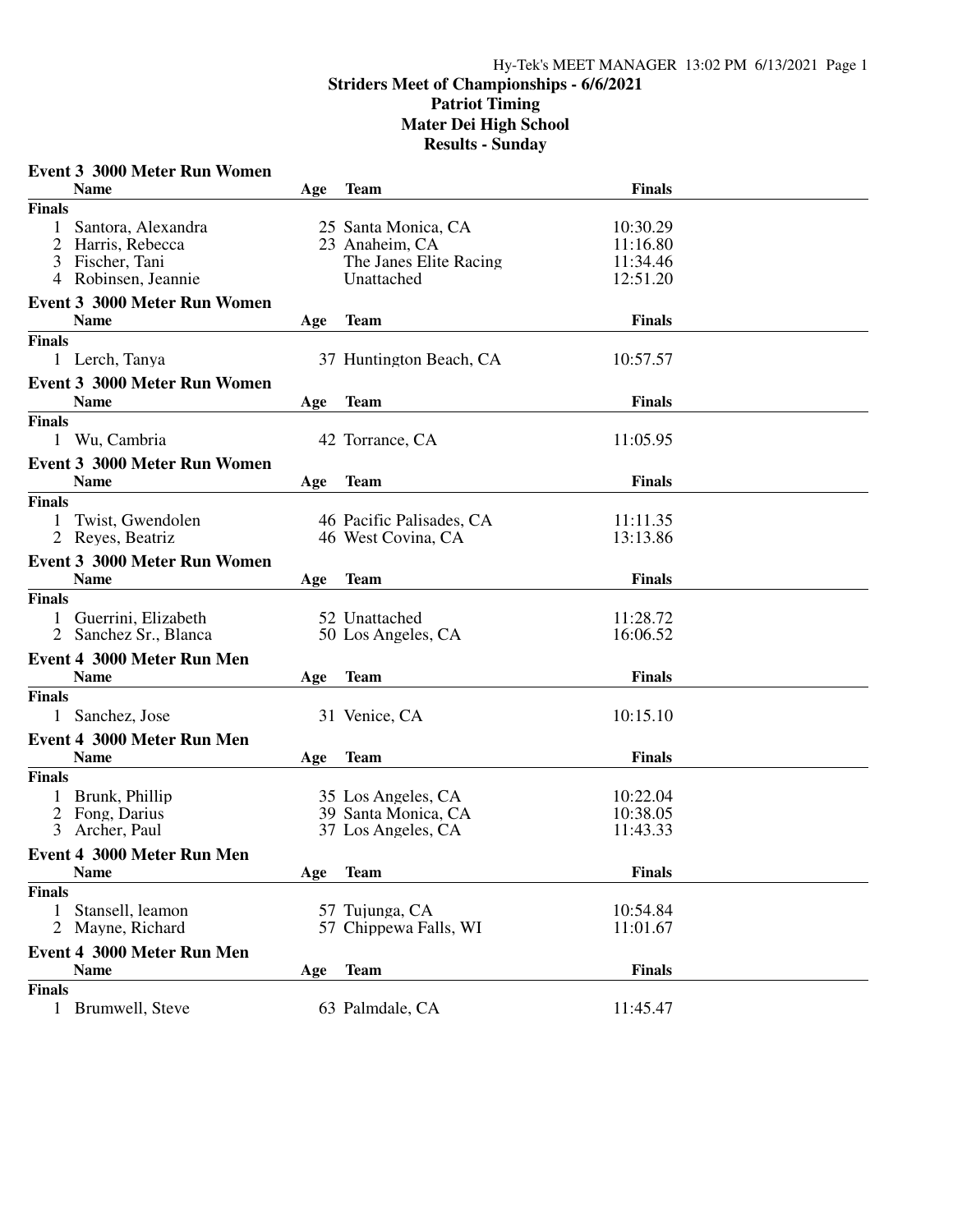|               | Event 4 3000 Meter Run Men                          |     |                        |               |            |                |  |
|---------------|-----------------------------------------------------|-----|------------------------|---------------|------------|----------------|--|
|               | <b>Name</b>                                         | Age | <b>Team</b>            | <b>Finals</b> |            |                |  |
| <b>Finals</b> |                                                     |     |                        |               |            |                |  |
| $\mathbf{1}$  | Stromberg, Carl                                     |     | 66 Unattached          | 12:24.30      |            |                |  |
| $\mathbf{1}$  | Siddons, Alan                                       |     | 69 Corona, CA          | 18:45.15      |            |                |  |
|               | <b>Event 5 80 Meter Hurdles Women</b>               |     |                        |               |            |                |  |
|               | <b>Name</b>                                         | Age | <b>Team</b>            | <b>Finals</b> | Wind       |                |  |
| <b>Finals</b> |                                                     |     |                        |               |            |                |  |
|               | 1 Maxwell, Karen                                    |     | 62 Salem, OR           | 15.29         | $+0.0$     |                |  |
|               | <b>Event 6 80 Meter Hurdles Men</b>                 |     |                        |               |            |                |  |
|               | <b>Name</b>                                         | Age | <b>Team</b>            | <b>Finals</b> | Wind       |                |  |
| <b>Finals</b> |                                                     |     |                        |               |            |                |  |
|               | 1 Wilson Sr., Thaddeus                              |     | 70 Oxnard, CA          | 13.68         | $+0.0$     |                |  |
|               | 2 Parnell, Roger                                    |     | 72 Chico, CA           | 14.02         | $+0.0$     |                |  |
|               | <b>Event 8 100 Meter Hurdles Men</b>                |     |                        |               |            |                |  |
|               | <b>Name</b>                                         |     | <b>Team</b>            | <b>Finals</b> | Wind       | H#             |  |
| <b>Finals</b> |                                                     | Age |                        |               |            |                |  |
|               | 1 Woods, David                                      |     | 51 San Diego, CA       | 23.29         | <b>NWI</b> | $\overline{2}$ |  |
|               |                                                     |     |                        |               |            |                |  |
|               | <b>Event 8 100 Meter Hurdles Men</b>                |     |                        |               |            |                |  |
|               | <b>Name</b>                                         | Age | <b>Team</b>            | <b>Finals</b> | Wind       | H#             |  |
| <b>Finals</b> |                                                     |     |                        |               |            |                |  |
|               | 1 Reece, Marvyn                                     |     | 56 Vista, CA           | 17.96         | <b>NWI</b> | $\overline{2}$ |  |
|               | <b>Event 8 100 Meter Hurdles Men</b>                |     |                        |               |            |                |  |
|               | <b>Name</b>                                         | Age | <b>Team</b>            | <b>Finals</b> | Wind       |                |  |
| <b>Finals</b> |                                                     |     |                        |               |            |                |  |
|               | 1 Niroumand, Mahmoud                                |     | 64 Costa Mesa, CA      | 16.38         | 2.0        |                |  |
|               | 2 Conley, Brian                                     |     | 60 Dublin, CA          | 17.28         | 2.0        |                |  |
|               | <b>Event 8 100 Meter Hurdles Men</b>                |     |                        |               |            |                |  |
|               | <b>Name</b>                                         | Age | <b>Team</b>            | <b>Finals</b> | Wind       |                |  |
| <b>Finals</b> |                                                     |     |                        |               |            |                |  |
|               | 1 McLawhorn, David                                  |     | 66 Temecula, CA        | 22.22         | 2.0        |                |  |
|               | <b>Event 10 400 Meter Dash Women</b>                |     |                        |               |            |                |  |
|               | <b>Name</b>                                         | Age | <b>Team</b>            | <b>Finals</b> |            |                |  |
| <b>Finals</b> |                                                     |     |                        |               |            |                |  |
|               | 1 Mata, Yabnee                                      |     | 37 Fountain Valley, CA | 1:24.92       |            |                |  |
|               |                                                     |     |                        |               |            |                |  |
|               | <b>Event 10 400 Meter Dash Women</b><br><b>Name</b> |     |                        | <b>Finals</b> |            |                |  |
|               |                                                     | Age | <b>Team</b>            |               |            |                |  |
| <b>Finals</b> |                                                     |     |                        |               |            |                |  |
|               | 1 McDonald, Sue                                     |     | 58 Santa Barbara, CA   | 1:05.32       |            |                |  |
|               | <b>Event 10 400 Meter Dash Women</b>                |     |                        |               |            |                |  |
|               | <b>Name</b>                                         | Age | <b>Team</b>            | <b>Finals</b> |            |                |  |
| <b>Finals</b> |                                                     |     |                        |               |            |                |  |
| $\mathbf{1}$  | Kelly, Pat                                          |     | 71 San Diego, CA       | 1:26.09       |            |                |  |
|               | 2 Braxton, Freddie                                  |     | 71 Los Angeles, CA     | 1:48.32       |            |                |  |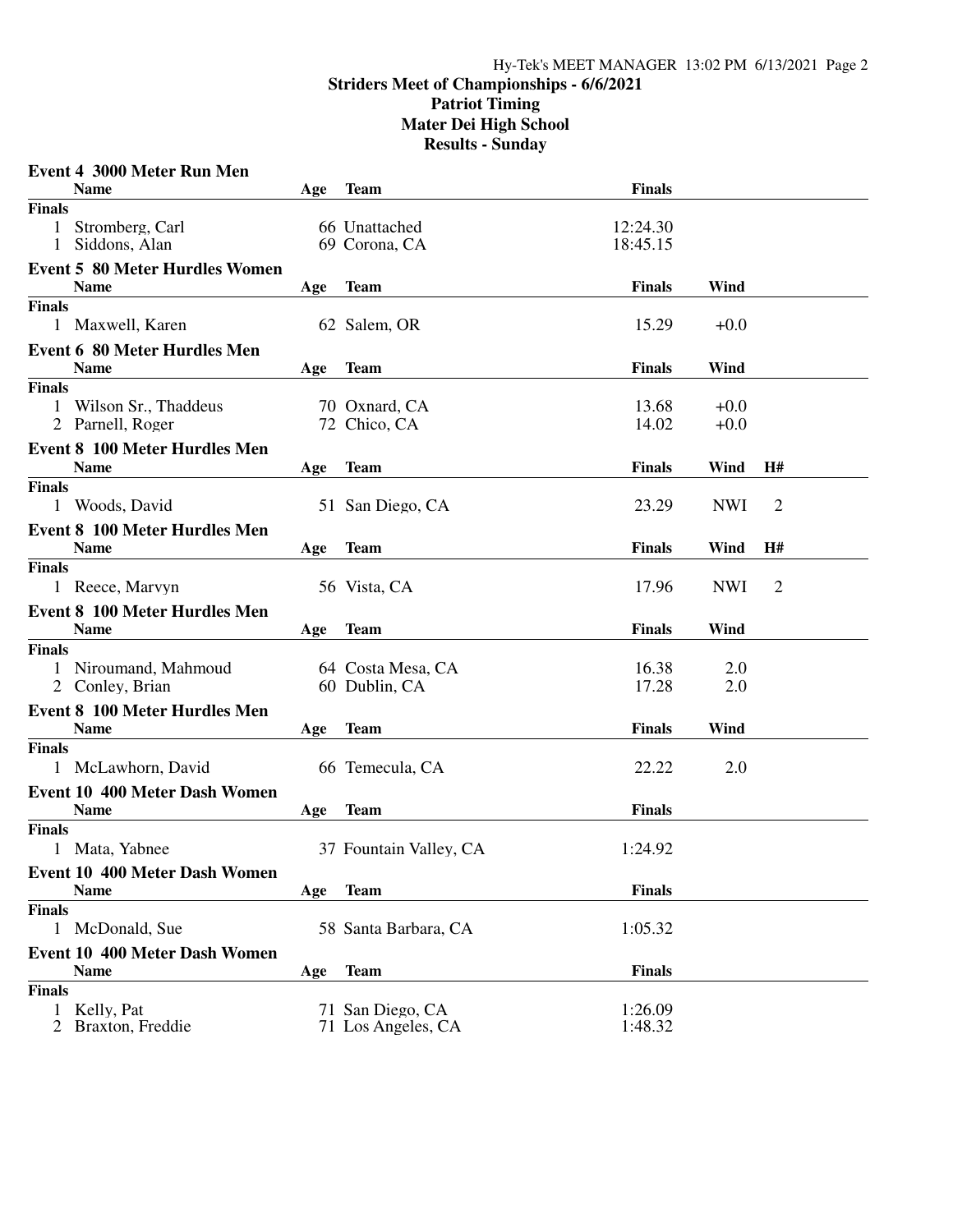| <b>Name</b><br><b>Finals</b><br><b>Team</b><br>Age<br>1 Atkins, Sam<br>25 Port Hueneme, CA<br>51.94<br>52.68<br>2 Claessens, Alexander<br>20 Redondo Beach, CA<br><b>Event 11 400 Meter Dash Men</b><br><b>Name</b><br><b>Team</b><br><b>Finals</b><br>Age<br>1 McKeown, Jeff<br>40 Ventura, CA<br>55.07<br>Event 11 400 Meter Dash Men<br>H#<br><b>Finals</b><br><b>Name</b><br><b>Team</b><br>Age<br>2<br>Varatharaj, sathiyamoorthy<br>1:11.81<br>$\mathbf{1}$<br>48 Irvine, CA<br>Event 11 400 Meter Dash Men<br><b>Team</b><br><b>Finals</b><br>H#<br><b>Name</b><br>Age<br>$\overline{c}$<br>Gross, Anthony<br>50 San Diego, CA<br>58.54<br>$\mathbf{1}$<br>$\overline{c}$<br>2 Dayan, David<br>53 Los Angeles, CA<br>1:04.85<br>$\overline{2}$<br>Stebbings, Simon<br>50 Santa Clara, CA<br><b>DNF</b><br>$---$<br>Event 11 400 Meter Dash Men<br>H#<br><b>Finals</b><br><b>Name</b><br><b>Team</b><br>Age<br>McDuffrie, Allen<br>57 San Diego Track Club<br>1:00.95<br>3<br>2 Mayne, Richard<br>2<br>57 Chippewa Falls, WI<br>1:16.54<br>Event 11 400 Meter Dash Men<br><b>Name</b><br><b>H#</b><br><b>Team</b><br><b>Finals</b><br>Age<br>Chinn, James<br>62 Del Mar, CA<br>59.81<br>3<br>$\overline{3}$<br>Holmes, Mark<br>60 Irvine, CA<br>1:28.64<br>Event 11 400 Meter Dash Men<br><b>Name</b><br><b>Finals</b><br><b>Team</b><br>Age<br>1 Fisher, Wayne<br>66 Georgetown, TX<br>1:09.68<br>Event 11 400 Meter Dash Men<br><b>Finals</b><br><b>H#</b><br><b>Name</b><br><b>Team</b><br>Age<br><b>Finals</b><br>73 Los Angeles, CA<br>1:21.64<br>Washington, Michael<br>3 |               | Event 11 400 Meter Dash Men |               |         |   |  |
|---------------------------------------------------------------------------------------------------------------------------------------------------------------------------------------------------------------------------------------------------------------------------------------------------------------------------------------------------------------------------------------------------------------------------------------------------------------------------------------------------------------------------------------------------------------------------------------------------------------------------------------------------------------------------------------------------------------------------------------------------------------------------------------------------------------------------------------------------------------------------------------------------------------------------------------------------------------------------------------------------------------------------------------------------------------------------------------------------------------------------------------------------------------------------------------------------------------------------------------------------------------------------------------------------------------------------------------------------------------------------------------------------------------------------------------------------------------------------------------------------------------------------------------------------------------------------------------|---------------|-----------------------------|---------------|---------|---|--|
|                                                                                                                                                                                                                                                                                                                                                                                                                                                                                                                                                                                                                                                                                                                                                                                                                                                                                                                                                                                                                                                                                                                                                                                                                                                                                                                                                                                                                                                                                                                                                                                       |               |                             |               |         |   |  |
|                                                                                                                                                                                                                                                                                                                                                                                                                                                                                                                                                                                                                                                                                                                                                                                                                                                                                                                                                                                                                                                                                                                                                                                                                                                                                                                                                                                                                                                                                                                                                                                       | <b>Finals</b> |                             |               |         |   |  |
|                                                                                                                                                                                                                                                                                                                                                                                                                                                                                                                                                                                                                                                                                                                                                                                                                                                                                                                                                                                                                                                                                                                                                                                                                                                                                                                                                                                                                                                                                                                                                                                       |               |                             |               |         |   |  |
|                                                                                                                                                                                                                                                                                                                                                                                                                                                                                                                                                                                                                                                                                                                                                                                                                                                                                                                                                                                                                                                                                                                                                                                                                                                                                                                                                                                                                                                                                                                                                                                       |               |                             |               |         |   |  |
|                                                                                                                                                                                                                                                                                                                                                                                                                                                                                                                                                                                                                                                                                                                                                                                                                                                                                                                                                                                                                                                                                                                                                                                                                                                                                                                                                                                                                                                                                                                                                                                       |               |                             |               |         |   |  |
|                                                                                                                                                                                                                                                                                                                                                                                                                                                                                                                                                                                                                                                                                                                                                                                                                                                                                                                                                                                                                                                                                                                                                                                                                                                                                                                                                                                                                                                                                                                                                                                       |               |                             |               |         |   |  |
|                                                                                                                                                                                                                                                                                                                                                                                                                                                                                                                                                                                                                                                                                                                                                                                                                                                                                                                                                                                                                                                                                                                                                                                                                                                                                                                                                                                                                                                                                                                                                                                       | <b>Finals</b> |                             |               |         |   |  |
|                                                                                                                                                                                                                                                                                                                                                                                                                                                                                                                                                                                                                                                                                                                                                                                                                                                                                                                                                                                                                                                                                                                                                                                                                                                                                                                                                                                                                                                                                                                                                                                       |               |                             |               |         |   |  |
|                                                                                                                                                                                                                                                                                                                                                                                                                                                                                                                                                                                                                                                                                                                                                                                                                                                                                                                                                                                                                                                                                                                                                                                                                                                                                                                                                                                                                                                                                                                                                                                       |               |                             |               |         |   |  |
|                                                                                                                                                                                                                                                                                                                                                                                                                                                                                                                                                                                                                                                                                                                                                                                                                                                                                                                                                                                                                                                                                                                                                                                                                                                                                                                                                                                                                                                                                                                                                                                       |               |                             |               |         |   |  |
|                                                                                                                                                                                                                                                                                                                                                                                                                                                                                                                                                                                                                                                                                                                                                                                                                                                                                                                                                                                                                                                                                                                                                                                                                                                                                                                                                                                                                                                                                                                                                                                       | <b>Finals</b> |                             |               |         |   |  |
|                                                                                                                                                                                                                                                                                                                                                                                                                                                                                                                                                                                                                                                                                                                                                                                                                                                                                                                                                                                                                                                                                                                                                                                                                                                                                                                                                                                                                                                                                                                                                                                       |               |                             |               |         |   |  |
|                                                                                                                                                                                                                                                                                                                                                                                                                                                                                                                                                                                                                                                                                                                                                                                                                                                                                                                                                                                                                                                                                                                                                                                                                                                                                                                                                                                                                                                                                                                                                                                       |               |                             |               |         |   |  |
|                                                                                                                                                                                                                                                                                                                                                                                                                                                                                                                                                                                                                                                                                                                                                                                                                                                                                                                                                                                                                                                                                                                                                                                                                                                                                                                                                                                                                                                                                                                                                                                       |               |                             |               |         |   |  |
|                                                                                                                                                                                                                                                                                                                                                                                                                                                                                                                                                                                                                                                                                                                                                                                                                                                                                                                                                                                                                                                                                                                                                                                                                                                                                                                                                                                                                                                                                                                                                                                       | <b>Finals</b> |                             |               |         |   |  |
|                                                                                                                                                                                                                                                                                                                                                                                                                                                                                                                                                                                                                                                                                                                                                                                                                                                                                                                                                                                                                                                                                                                                                                                                                                                                                                                                                                                                                                                                                                                                                                                       |               |                             |               |         |   |  |
|                                                                                                                                                                                                                                                                                                                                                                                                                                                                                                                                                                                                                                                                                                                                                                                                                                                                                                                                                                                                                                                                                                                                                                                                                                                                                                                                                                                                                                                                                                                                                                                       |               |                             |               |         |   |  |
|                                                                                                                                                                                                                                                                                                                                                                                                                                                                                                                                                                                                                                                                                                                                                                                                                                                                                                                                                                                                                                                                                                                                                                                                                                                                                                                                                                                                                                                                                                                                                                                       |               |                             |               |         |   |  |
|                                                                                                                                                                                                                                                                                                                                                                                                                                                                                                                                                                                                                                                                                                                                                                                                                                                                                                                                                                                                                                                                                                                                                                                                                                                                                                                                                                                                                                                                                                                                                                                       |               |                             |               |         |   |  |
|                                                                                                                                                                                                                                                                                                                                                                                                                                                                                                                                                                                                                                                                                                                                                                                                                                                                                                                                                                                                                                                                                                                                                                                                                                                                                                                                                                                                                                                                                                                                                                                       |               |                             |               |         |   |  |
|                                                                                                                                                                                                                                                                                                                                                                                                                                                                                                                                                                                                                                                                                                                                                                                                                                                                                                                                                                                                                                                                                                                                                                                                                                                                                                                                                                                                                                                                                                                                                                                       | <b>Finals</b> |                             |               |         |   |  |
|                                                                                                                                                                                                                                                                                                                                                                                                                                                                                                                                                                                                                                                                                                                                                                                                                                                                                                                                                                                                                                                                                                                                                                                                                                                                                                                                                                                                                                                                                                                                                                                       |               |                             |               |         |   |  |
|                                                                                                                                                                                                                                                                                                                                                                                                                                                                                                                                                                                                                                                                                                                                                                                                                                                                                                                                                                                                                                                                                                                                                                                                                                                                                                                                                                                                                                                                                                                                                                                       |               |                             |               |         |   |  |
|                                                                                                                                                                                                                                                                                                                                                                                                                                                                                                                                                                                                                                                                                                                                                                                                                                                                                                                                                                                                                                                                                                                                                                                                                                                                                                                                                                                                                                                                                                                                                                                       |               |                             |               |         |   |  |
|                                                                                                                                                                                                                                                                                                                                                                                                                                                                                                                                                                                                                                                                                                                                                                                                                                                                                                                                                                                                                                                                                                                                                                                                                                                                                                                                                                                                                                                                                                                                                                                       |               |                             |               |         |   |  |
|                                                                                                                                                                                                                                                                                                                                                                                                                                                                                                                                                                                                                                                                                                                                                                                                                                                                                                                                                                                                                                                                                                                                                                                                                                                                                                                                                                                                                                                                                                                                                                                       | <b>Finals</b> |                             |               |         |   |  |
|                                                                                                                                                                                                                                                                                                                                                                                                                                                                                                                                                                                                                                                                                                                                                                                                                                                                                                                                                                                                                                                                                                                                                                                                                                                                                                                                                                                                                                                                                                                                                                                       |               |                             |               |         |   |  |
|                                                                                                                                                                                                                                                                                                                                                                                                                                                                                                                                                                                                                                                                                                                                                                                                                                                                                                                                                                                                                                                                                                                                                                                                                                                                                                                                                                                                                                                                                                                                                                                       |               |                             |               |         |   |  |
|                                                                                                                                                                                                                                                                                                                                                                                                                                                                                                                                                                                                                                                                                                                                                                                                                                                                                                                                                                                                                                                                                                                                                                                                                                                                                                                                                                                                                                                                                                                                                                                       |               |                             |               |         |   |  |
|                                                                                                                                                                                                                                                                                                                                                                                                                                                                                                                                                                                                                                                                                                                                                                                                                                                                                                                                                                                                                                                                                                                                                                                                                                                                                                                                                                                                                                                                                                                                                                                       |               |                             |               |         |   |  |
|                                                                                                                                                                                                                                                                                                                                                                                                                                                                                                                                                                                                                                                                                                                                                                                                                                                                                                                                                                                                                                                                                                                                                                                                                                                                                                                                                                                                                                                                                                                                                                                       | <b>Finals</b> |                             |               |         |   |  |
|                                                                                                                                                                                                                                                                                                                                                                                                                                                                                                                                                                                                                                                                                                                                                                                                                                                                                                                                                                                                                                                                                                                                                                                                                                                                                                                                                                                                                                                                                                                                                                                       |               |                             |               |         |   |  |
|                                                                                                                                                                                                                                                                                                                                                                                                                                                                                                                                                                                                                                                                                                                                                                                                                                                                                                                                                                                                                                                                                                                                                                                                                                                                                                                                                                                                                                                                                                                                                                                       |               |                             |               |         |   |  |
|                                                                                                                                                                                                                                                                                                                                                                                                                                                                                                                                                                                                                                                                                                                                                                                                                                                                                                                                                                                                                                                                                                                                                                                                                                                                                                                                                                                                                                                                                                                                                                                       |               |                             |               |         |   |  |
|                                                                                                                                                                                                                                                                                                                                                                                                                                                                                                                                                                                                                                                                                                                                                                                                                                                                                                                                                                                                                                                                                                                                                                                                                                                                                                                                                                                                                                                                                                                                                                                       |               |                             |               |         |   |  |
|                                                                                                                                                                                                                                                                                                                                                                                                                                                                                                                                                                                                                                                                                                                                                                                                                                                                                                                                                                                                                                                                                                                                                                                                                                                                                                                                                                                                                                                                                                                                                                                       |               |                             |               |         |   |  |
|                                                                                                                                                                                                                                                                                                                                                                                                                                                                                                                                                                                                                                                                                                                                                                                                                                                                                                                                                                                                                                                                                                                                                                                                                                                                                                                                                                                                                                                                                                                                                                                       | 2             | Gast, Monte                 | 73 Unattached | 1:33.36 | 3 |  |
| Event 11 400 Meter Dash Men                                                                                                                                                                                                                                                                                                                                                                                                                                                                                                                                                                                                                                                                                                                                                                                                                                                                                                                                                                                                                                                                                                                                                                                                                                                                                                                                                                                                                                                                                                                                                           |               |                             |               |         |   |  |
| H#<br><b>Name</b><br><b>Finals</b><br><b>Team</b><br>Age                                                                                                                                                                                                                                                                                                                                                                                                                                                                                                                                                                                                                                                                                                                                                                                                                                                                                                                                                                                                                                                                                                                                                                                                                                                                                                                                                                                                                                                                                                                              |               |                             |               |         |   |  |
|                                                                                                                                                                                                                                                                                                                                                                                                                                                                                                                                                                                                                                                                                                                                                                                                                                                                                                                                                                                                                                                                                                                                                                                                                                                                                                                                                                                                                                                                                                                                                                                       | <b>Finals</b> |                             |               |         |   |  |
| 80 San Jose, CA<br>1:21.94<br>3<br>Strouse, Frank<br>$\mathbf{1}$                                                                                                                                                                                                                                                                                                                                                                                                                                                                                                                                                                                                                                                                                                                                                                                                                                                                                                                                                                                                                                                                                                                                                                                                                                                                                                                                                                                                                                                                                                                     |               |                             |               |         |   |  |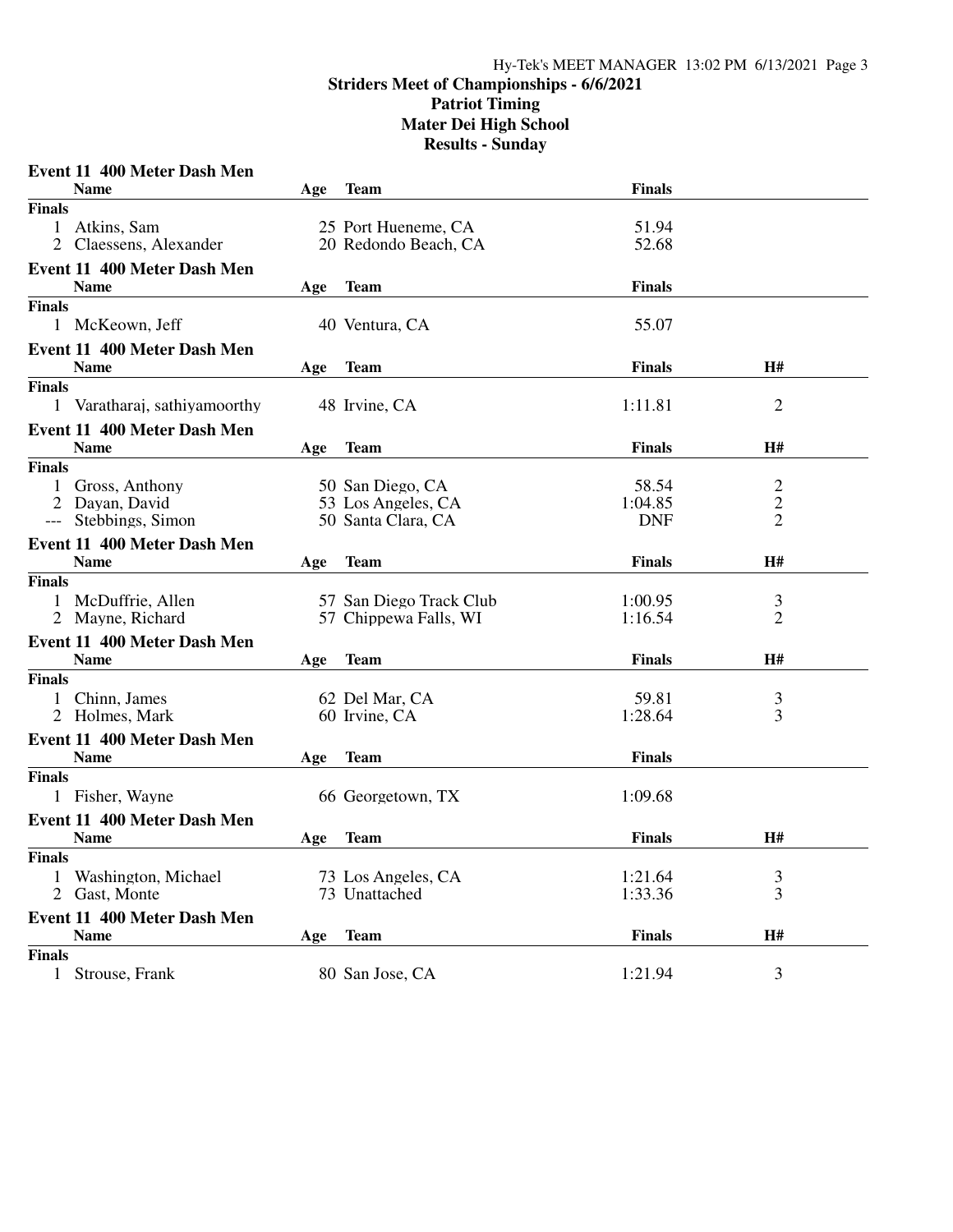#### **Striders Meet of Championships - 6/6/2021 Patriot Timing**

**Mater Dei High School**

|                | <b>Event 12 1500 Meter Run Women</b> |     |                                    |                    |
|----------------|--------------------------------------|-----|------------------------------------|--------------------|
|                | <b>Name</b>                          | Age | Team                               | <b>Finals</b>      |
| <b>Finals</b>  |                                      |     |                                    |                    |
|                | 2 Gursharam, Sanampreet              |     | 12 Unattached                      | 7:01.07            |
|                | <b>Event 12 1500 Meter Run Women</b> |     |                                    |                    |
|                | <b>Name</b>                          | Age | Team                               | <b>Finals</b>      |
| <b>Finals</b>  |                                      |     |                                    |                    |
|                | 1 Liu Tervalon, Jinghuan             |     | 38 Altadena, CA                    | 5:50.60            |
|                | <b>Event 12 1500 Meter Run Women</b> |     |                                    |                    |
|                | <b>Name</b>                          | Age | <b>Team</b>                        | <b>Finals</b>      |
| <b>Finals</b>  |                                      |     |                                    |                    |
|                | 1 Hernandez, Sharon                  |     | 44 Downey, CA                      | 5:34.27            |
|                | Event 12 1500 Meter Run Women        |     |                                    |                    |
|                | <b>Name</b>                          | Age | <b>Team</b>                        | <b>Finals</b>      |
| <b>Finals</b>  |                                      |     |                                    |                    |
|                | 1 Guerrini, Elizabeth                |     | 52 Unattached                      | 5:26.75            |
|                |                                      |     |                                    |                    |
|                | <b>Event 12 1500 Meter Run Women</b> |     |                                    |                    |
|                | <b>Name</b>                          | Age | <b>Team</b>                        | <b>Finals</b>      |
| <b>Finals</b>  |                                      |     |                                    |                    |
| 1<br>3         | Valle, Lisa<br>Abubakar, Zaiton      |     | 55 Albuquerque, NM<br>56 Chino, CA | 5:30.00<br>7:04.30 |
|                |                                      |     |                                    |                    |
|                | <b>Event 12 1500 Meter Run Women</b> |     |                                    |                    |
|                | <b>Name</b>                          | Age | <b>Team</b>                        | <b>Finals</b>      |
| <b>Finals</b>  |                                      |     |                                    |                    |
|                | 1 Lee, Debbie                        |     | 64 Trabuco Canyon, CA              | 6:11.57<br>7:09.61 |
|                | 2 Byrne, Alisa                       |     | 63 Port Hueneme, CA                |                    |
|                | Event 13 1500 Meter Run Men          |     |                                    |                    |
|                | <b>Name</b>                          | Age | <b>Team</b>                        | <b>Finals</b>      |
| <b>Finals</b>  |                                      |     |                                    |                    |
| 1              | Carlos, Joshua                       |     | 27 La Crescenta, CA                | 4:24.01            |
| $\overline{2}$ | Kitchens, Jackson                    |     | 18 Tujunga, CA                     | 5:18.21            |
| 3<br>4         | Varatharaj, Harish<br>Tellez, Andrew |     | 18 Irvine, CA<br>17 Unattached     | 5:24.53<br>5:49.94 |
|                |                                      |     |                                    |                    |
|                | Event 13 1500 Meter Run Men          |     |                                    |                    |
|                | <b>Name</b>                          | Age | <b>Team</b>                        | <b>Finals</b>      |
| <b>Finals</b>  |                                      |     |                                    |                    |
|                | Fong, Darius                         |     | 39 Santa Monica, CA                | 4:51.83            |
|                | Archer, Paul                         |     | 37 Los Angeles, CA                 | 5:09.05            |
|                | Event 13 1500 Meter Run Men          |     |                                    |                    |
|                | <b>Name</b>                          | Age | <b>Team</b>                        | <b>Finals</b>      |
| <b>Finals</b>  |                                      |     |                                    |                    |
|                | 1 Mustafa, Kabeev                    |     | 52 Unattached                      | 5:56.86            |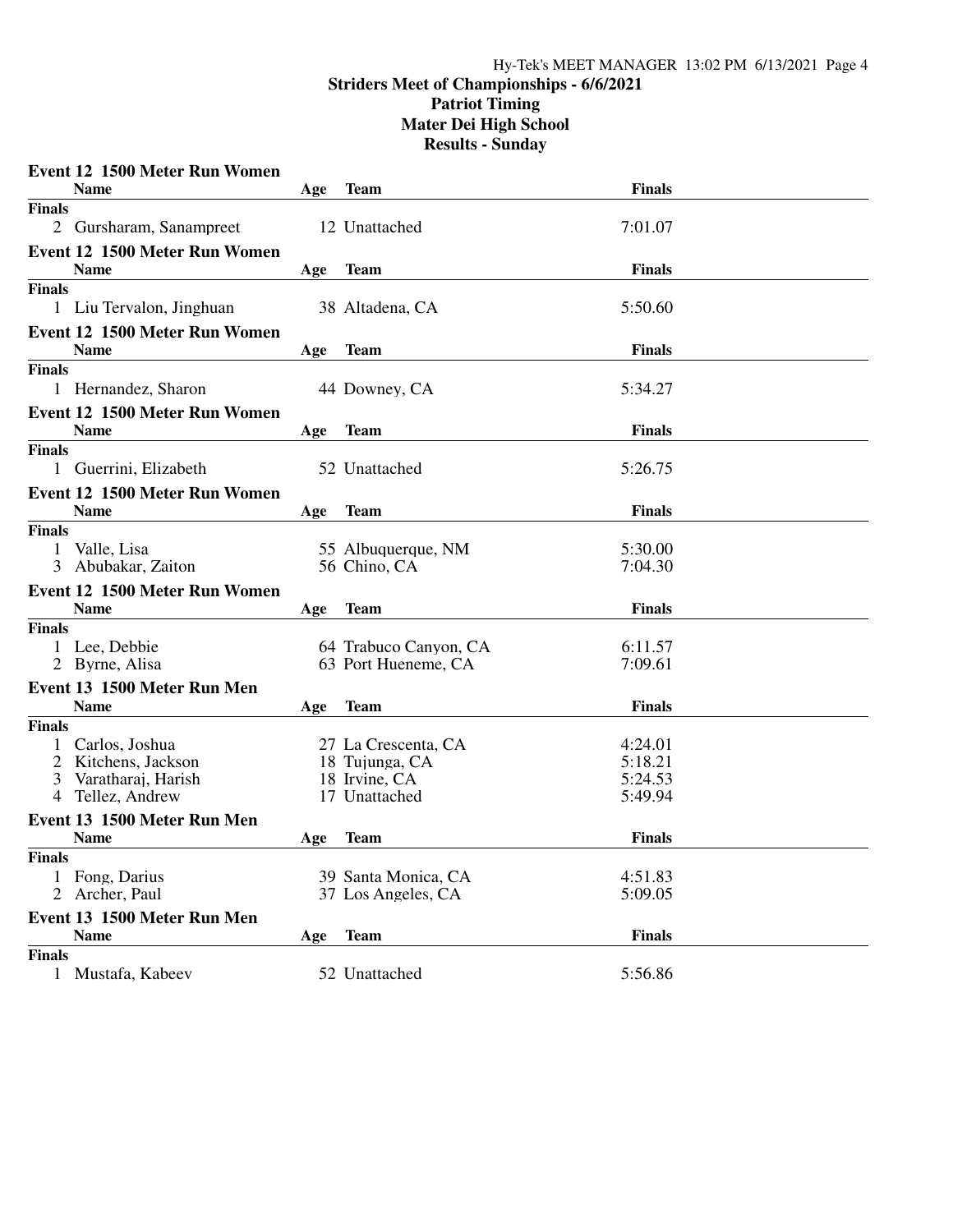|                               | Event 13 1500 Meter Run Men                         |     |                                    |               |      |                                  |  |
|-------------------------------|-----------------------------------------------------|-----|------------------------------------|---------------|------|----------------------------------|--|
|                               | <b>Name</b>                                         | Age | Team                               | <b>Finals</b> |      |                                  |  |
| <b>Finals</b>                 |                                                     |     |                                    |               |      |                                  |  |
|                               | 1 Stansell, leamon                                  |     | 57 Tujunga, CA                     | 5:18.07       |      |                                  |  |
|                               | Event 13 1500 Meter Run Men                         |     |                                    |               |      |                                  |  |
|                               | <b>Name</b>                                         | Age | <b>Team</b>                        | <b>Finals</b> |      |                                  |  |
| <b>Finals</b>                 |                                                     |     |                                    |               |      |                                  |  |
|                               | 1 Nelson, Brian                                     |     | 63 Bakersfield, CA                 | 5:01.45       |      |                                  |  |
|                               | Event 13 1500 Meter Run Men                         |     |                                    |               |      |                                  |  |
|                               | <b>Name</b>                                         | Age | Team                               | <b>Finals</b> |      |                                  |  |
| <b>Finals</b>                 |                                                     |     |                                    |               |      |                                  |  |
|                               | Hammer, Kenneth                                     |     | 65 Culver City, CA                 | 5:34.80       |      |                                  |  |
|                               | 2 Morris, Bob                                       |     | 68 Laguna Niguel, CA               | 6:10.10       |      |                                  |  |
|                               | 3 Lassegard, Steve                                  |     | 69 Laguna Hills, CA                | 6:57.13       |      |                                  |  |
|                               | <b>Event 14 100 Meter Dash Women</b>                |     |                                    |               |      |                                  |  |
|                               | <b>Name</b>                                         | Age | <b>Team</b>                        | <b>Finals</b> | Wind |                                  |  |
| <b>Finals</b>                 |                                                     |     |                                    |               |      |                                  |  |
|                               | 1 Barbarosh, Jessica                                |     | 21 Irvine, CA                      | 12.57         | 0.1  |                                  |  |
|                               | <b>Event 14 100 Meter Dash Women</b>                |     |                                    |               |      |                                  |  |
|                               | <b>Name</b>                                         | Age | <b>Team</b>                        | <b>Finals</b> | Wind |                                  |  |
| <b>Finals</b>                 |                                                     |     |                                    |               |      |                                  |  |
|                               | Camara, Heather                                     |     | 31 Pasadena, CA                    | 16.08         | 0.1  |                                  |  |
|                               | 2 Clark, Allison                                    |     | 32 Pasadena, CA                    | 17.23         | 0.1  |                                  |  |
|                               | <b>Event 14 100 Meter Dash Women</b>                |     |                                    |               |      |                                  |  |
|                               | <b>Name</b>                                         | Age | <b>Team</b>                        | <b>Finals</b> | Wind |                                  |  |
| <b>Finals</b>                 |                                                     |     |                                    |               |      |                                  |  |
|                               | 1 Cheung, Bess                                      |     | 38 Los Angeles, CA                 | 15.42         | 0.1  |                                  |  |
|                               | 2 Mata, Yabnee                                      |     | 37 Fountain Valley, CA             | 17.69         | 0.1  |                                  |  |
|                               | <b>Event 14 100 Meter Dash Women</b>                |     |                                    |               |      |                                  |  |
|                               | <b>Name</b>                                         | Age | <b>Team</b>                        | <b>Finals</b> | Wind | H#                               |  |
| <b>Finals</b>                 |                                                     |     |                                    |               |      |                                  |  |
|                               | 1 Meyers, Natasha                                   |     | 42 Unattached                      | 13.42         | 0.9  | $\overline{2}$                   |  |
|                               | 2 Lowe, Christina                                   |     | 42 Sherman Oaks, CA                | 15.42         | 0.9  | 2                                |  |
|                               |                                                     |     |                                    |               |      |                                  |  |
|                               | <b>Event 14 100 Meter Dash Women</b><br><b>Name</b> |     | <b>Team</b>                        | <b>Finals</b> | Wind | H#                               |  |
| <b>Finals</b>                 |                                                     | Age |                                    |               |      |                                  |  |
|                               |                                                     |     | 54 Newport Beach, CA               | 14.07         | 0.9  |                                  |  |
| 1<br>$\overline{2}$           | Barney, Colleen<br>Lain, Stephanie                  |     | 51 Santa Cruz, CA                  | 15.28         | 0.9  | 2<br>$\overline{c}$              |  |
| 3                             | Uqdah, Khadijah                                     |     | 52 Unattached                      | 17.18         | 0.9  | $\overline{2}$                   |  |
|                               |                                                     |     |                                    |               |      |                                  |  |
|                               | <b>Event 14 100 Meter Dash Women</b><br><b>Name</b> |     | <b>Team</b>                        | <b>Finals</b> | Wind | H#                               |  |
|                               |                                                     | Age |                                    |               |      |                                  |  |
| <b>Finals</b><br>$\mathbf{1}$ | Clarke, Amanda                                      |     |                                    | 15.81         | 0.9  |                                  |  |
| $\overline{2}$                | Saville, Shalon                                     |     | 56 Oak Park, CA<br>56 Winnetka, CA | 15.86         | 0.9  | $\overline{c}$<br>$\overline{2}$ |  |
|                               |                                                     |     |                                    |               |      |                                  |  |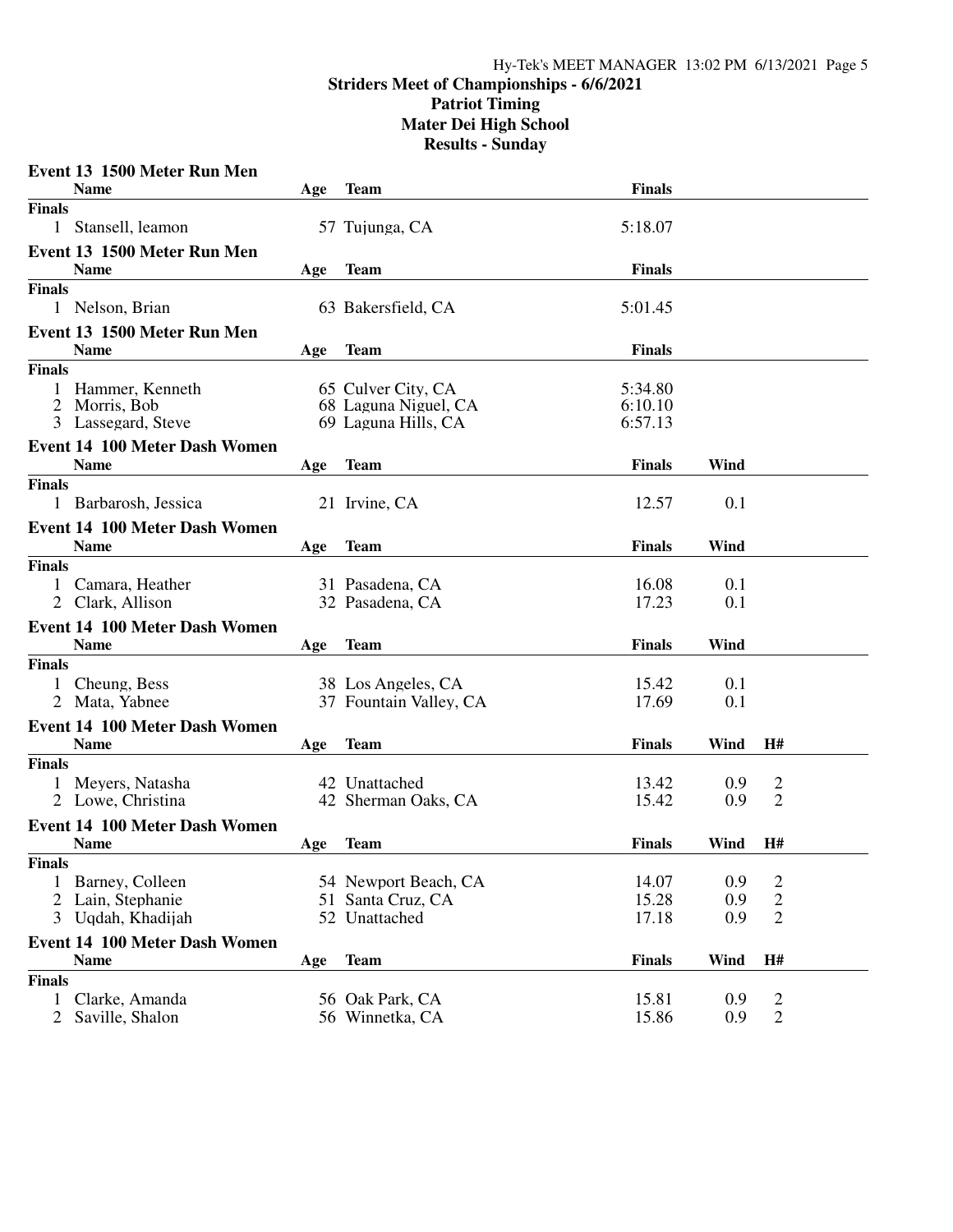|                                  | <b>Event 14 100 Meter Dash Women</b> |     |                                            |                |            |                                  |  |
|----------------------------------|--------------------------------------|-----|--------------------------------------------|----------------|------------|----------------------------------|--|
|                                  | <b>Name</b>                          | Age | Team                                       | <b>Finals</b>  | Wind       | H#                               |  |
| <b>Finals</b>                    |                                      |     |                                            |                |            |                                  |  |
|                                  | Hanscom, Rita                        |     | 67 San Diego, CA                           | 17.01          | 0.7        | 3                                |  |
| 2                                | Cohn, Linda                          |     | 68 Northridge, CA                          | 17.42          | 0.7        | 3                                |  |
| 3                                | Bowman, Jeanne                       |     | 68 Santa Ana, CA                           | 17.71          | 0.7        | 3                                |  |
|                                  | <b>Event 14 100 Meter Dash Women</b> |     |                                            |                |            |                                  |  |
|                                  | <b>Name</b>                          | Age | <b>Team</b>                                | <b>Finals</b>  | Wind       | H#                               |  |
| <b>Finals</b>                    |                                      |     |                                            |                |            |                                  |  |
|                                  | 1 Kelly, Pat                         |     | 71 San Diego, CA                           | 17.58          | 0.7        | 3                                |  |
|                                  | 2 Braxton, Freddie                   |     | 71 Los Angeles, CA                         | 20.78          | 0.7        | 3                                |  |
|                                  | <b>Event 14 100 Meter Dash Women</b> |     |                                            |                |            |                                  |  |
|                                  | <b>Name</b>                          | Age | <b>Team</b>                                | <b>Finals</b>  | Wind       | H#                               |  |
| <b>Finals</b>                    |                                      |     |                                            |                |            |                                  |  |
|                                  | 1 Bergen, Kathy                      |     | 81 La Canada, CA                           | 16.26          | 0.7        | 3                                |  |
|                                  | Event 15 100 Meter Dash Men          |     |                                            |                |            |                                  |  |
|                                  | <b>Name</b>                          | Age | <b>Team</b>                                | <b>Finals</b>  | Wind       |                                  |  |
| <b>Finals</b>                    |                                      |     |                                            |                |            |                                  |  |
|                                  | Reamer Jr., Xerxes                   |     | 19 gardena, CA                             | 11.42          | 0.8        |                                  |  |
| 2                                | Maturan, James                       |     | 27 La Crescenta, CA                        | 12.68          | 0.8        |                                  |  |
|                                  | 3 Lopez, Luiz (Michael)              |     | 26 Los Angeles, CA                         | 13.27          | 0.8        |                                  |  |
|                                  |                                      |     |                                            |                |            |                                  |  |
|                                  | Event 15 100 Meter Dash Men          |     |                                            |                |            |                                  |  |
|                                  | <b>Name</b>                          | Age | <b>Team</b>                                | <b>Finals</b>  | Wind       | H#                               |  |
| <b>Finals</b>                    |                                      |     |                                            |                |            |                                  |  |
| 2                                | B, Stefano                           |     | 35 Los Angeles, CA<br>36 Irvine, CA        | 11.55<br>11.66 | 0.8<br>0.8 | $\mathbf{1}$                     |  |
| 3                                | Huie, Storm<br>Koch, Michael         |     | 38 Granada hills, CA                       | 12.27          | 0.7        | $\mathbf{1}$<br>$\mathbf{2}$     |  |
| 4                                | Johnson, Daniel                      |     | 37 Unattached                              | 12.46          | 0.7        | $\mathbf{2}$                     |  |
| 5                                | Sasaki Jr., Paul                     |     | 36 Antioch, CA                             | 12.60          | 0.8        | $\mathbf{1}$                     |  |
| 6                                | Hernandez, Justin                    |     | 38 Harbor City, CA                         | 12.61          | 0.7        | $\overline{2}$                   |  |
|                                  |                                      |     |                                            |                |            |                                  |  |
|                                  | Event 15 100 Meter Dash Men          |     |                                            |                |            |                                  |  |
| <b>Finals</b>                    | <b>Name</b>                          | Age | <b>Team</b>                                | <b>Finals</b>  | Wind       | H#                               |  |
|                                  |                                      |     |                                            |                |            |                                  |  |
|                                  | Sowell, Alon                         |     | 42 Las Vegas, NV                           | 11.91<br>12.15 | 0.7<br>0.6 | $\overline{2}$                   |  |
| $\overline{2}$<br>$\mathfrak{Z}$ | Jean, Ronald<br>Lowe, Julian         |     | 43 Sherman Oaks, CA<br>44 Sherman Oaks, CA | 13.26          | 0.7        | $\mathfrak{Z}$<br>$\overline{2}$ |  |
|                                  |                                      |     |                                            |                |            |                                  |  |
|                                  | Event 15 100 Meter Dash Men          |     |                                            |                |            |                                  |  |
|                                  | <b>Name</b>                          | Age | <b>Team</b>                                | <b>Finals</b>  | Wind       | H#                               |  |
| <b>Finals</b>                    |                                      |     |                                            |                |            |                                  |  |
|                                  | 1 Dolson, Brandon                    |     | 45 Winnetka, CA                            | 15.12          | 0.7        | $\overline{2}$                   |  |
|                                  | Event 15 100 Meter Dash Men          |     |                                            |                |            |                                  |  |
|                                  | <b>Name</b>                          | Age | <b>Team</b>                                | <b>Finals</b>  | Wind       | H#                               |  |
| <b>Finals</b>                    |                                      |     |                                            |                |            |                                  |  |
|                                  | Boba, Randy                          |     | 54 Redondo Beach, CA                       | 12.54          | 0.6        | 3                                |  |
|                                  | Garcia V, Maximo                     |     | 52 Citrus Heights, CA                      | 12.78          | 0.6        | 3                                |  |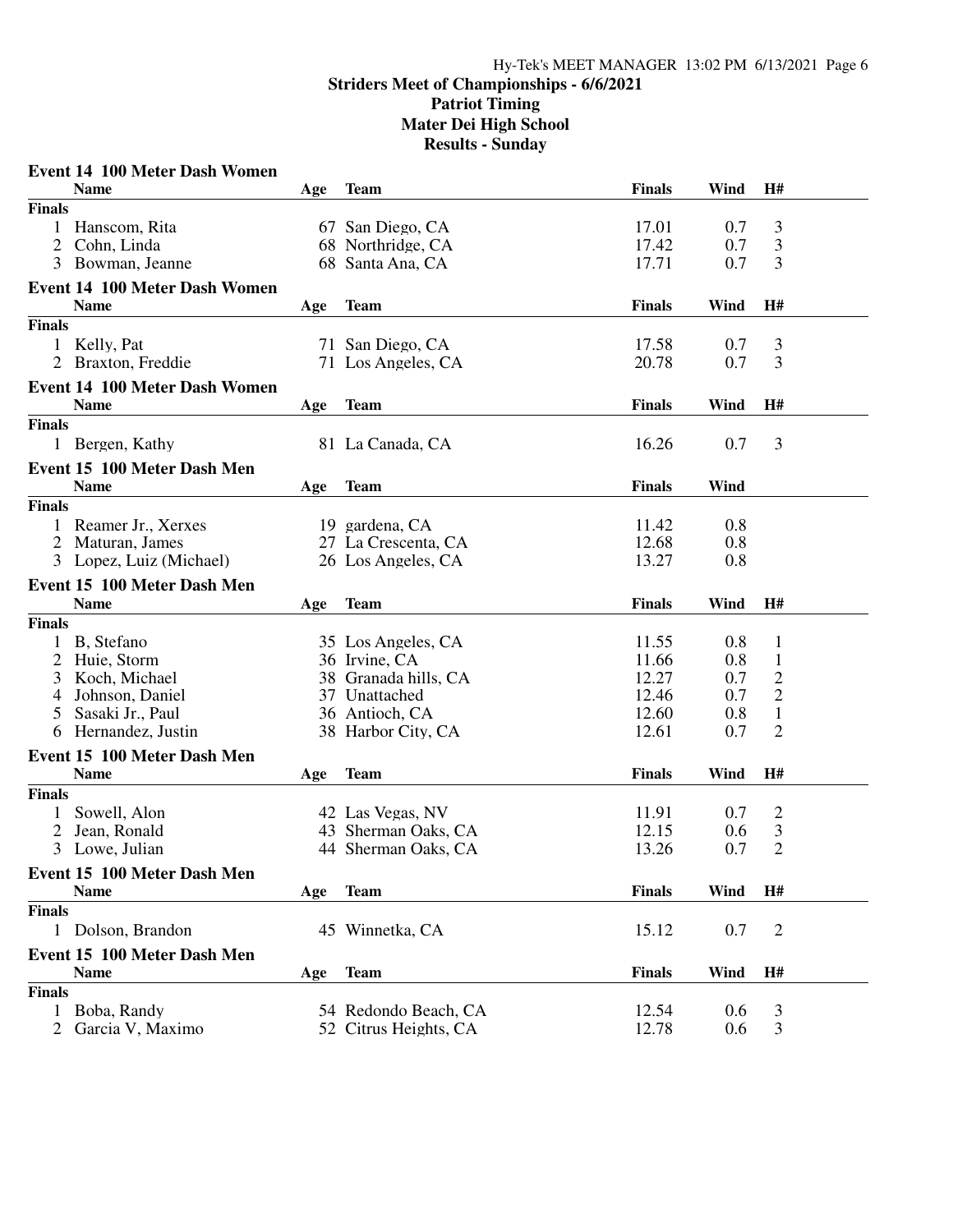| H#<br><b>Name</b><br><b>Finals</b><br>Wind<br><b>Team</b><br>Age<br><b>Finals</b><br>12.76<br>1 Foster, Robert<br>59 Mission Viejo, CA<br>$-0.7$<br>$\overline{4}$<br>$\mathfrak{Z}$<br>12.89<br>2<br>Clemons, Tony TC<br>55 Los Angeles, CA<br>0.6<br>3<br>14.24<br>3<br>Jefferson Jr., Louis<br>57 Charlotte, NC<br>0.6<br>15.24<br>4<br>4 Belcher, Byron<br>56 Culver City, CA<br>$-0.7$<br>Event 15 100 Meter Dash Men<br><b>Name</b><br><b>Finals</b><br>Wind<br>H#<br><b>Team</b><br>Age<br><b>Finals</b><br>Kibort, Mark<br>60 Saratoga, CA<br>13.51<br>$-0.7$<br>$\overline{4}$<br>14.03<br>2<br>Wilson, Victor<br>61 Los Angeles, CA<br>$-0.7$<br>4<br>5<br>3<br>Madison, Clifford<br>14.21<br>63 Los Angeles, CA<br>$-1.3$<br>5<br>14.98<br>Foreman, Keith<br>$-1.3$<br>4<br>63 Long Beach, CA<br>5<br>Holmes Jr., Harold<br>15.48<br>63 Rocklin, CA<br>$-1.3$<br>5<br>Event 15 100 Meter Dash Men<br><b>Name</b><br><b>Finals</b><br>Wind<br>H#<br><b>Team</b><br>Age<br><b>Finals</b><br>13.37<br>7<br>Leake, Damien<br>68 Van Nuys, CA<br>0.1<br>1<br>$\overline{2}$<br>13.56<br>0.2<br>6<br>Llavanes, Rudy<br>65 Manhattan Beach, CA<br>13.97<br>0.2<br>3<br>Evans, Hubert<br>67 Elk Grove, CA<br>6<br>0.2<br>Fisher, Wayne<br>66 Georgetown, TX<br>14.43<br>6<br>4<br>0.2<br>Richardson, Robert<br>68 Carson, CA<br>14.53<br>6<br>5<br>0.2<br>6<br>Pizza, Greg<br>67 Vista, CA<br>14.83<br>6<br>0.2<br>6<br>7<br>McLawhorn, David<br>66 Temecula, CA<br>15.04 |  |
|------------------------------------------------------------------------------------------------------------------------------------------------------------------------------------------------------------------------------------------------------------------------------------------------------------------------------------------------------------------------------------------------------------------------------------------------------------------------------------------------------------------------------------------------------------------------------------------------------------------------------------------------------------------------------------------------------------------------------------------------------------------------------------------------------------------------------------------------------------------------------------------------------------------------------------------------------------------------------------------------------------------------------------------------------------------------------------------------------------------------------------------------------------------------------------------------------------------------------------------------------------------------------------------------------------------------------------------------------------------------------------------------------------------------------------------------------------------------------|--|
|                                                                                                                                                                                                                                                                                                                                                                                                                                                                                                                                                                                                                                                                                                                                                                                                                                                                                                                                                                                                                                                                                                                                                                                                                                                                                                                                                                                                                                                                              |  |
|                                                                                                                                                                                                                                                                                                                                                                                                                                                                                                                                                                                                                                                                                                                                                                                                                                                                                                                                                                                                                                                                                                                                                                                                                                                                                                                                                                                                                                                                              |  |
|                                                                                                                                                                                                                                                                                                                                                                                                                                                                                                                                                                                                                                                                                                                                                                                                                                                                                                                                                                                                                                                                                                                                                                                                                                                                                                                                                                                                                                                                              |  |
|                                                                                                                                                                                                                                                                                                                                                                                                                                                                                                                                                                                                                                                                                                                                                                                                                                                                                                                                                                                                                                                                                                                                                                                                                                                                                                                                                                                                                                                                              |  |
|                                                                                                                                                                                                                                                                                                                                                                                                                                                                                                                                                                                                                                                                                                                                                                                                                                                                                                                                                                                                                                                                                                                                                                                                                                                                                                                                                                                                                                                                              |  |
|                                                                                                                                                                                                                                                                                                                                                                                                                                                                                                                                                                                                                                                                                                                                                                                                                                                                                                                                                                                                                                                                                                                                                                                                                                                                                                                                                                                                                                                                              |  |
|                                                                                                                                                                                                                                                                                                                                                                                                                                                                                                                                                                                                                                                                                                                                                                                                                                                                                                                                                                                                                                                                                                                                                                                                                                                                                                                                                                                                                                                                              |  |
|                                                                                                                                                                                                                                                                                                                                                                                                                                                                                                                                                                                                                                                                                                                                                                                                                                                                                                                                                                                                                                                                                                                                                                                                                                                                                                                                                                                                                                                                              |  |
|                                                                                                                                                                                                                                                                                                                                                                                                                                                                                                                                                                                                                                                                                                                                                                                                                                                                                                                                                                                                                                                                                                                                                                                                                                                                                                                                                                                                                                                                              |  |
|                                                                                                                                                                                                                                                                                                                                                                                                                                                                                                                                                                                                                                                                                                                                                                                                                                                                                                                                                                                                                                                                                                                                                                                                                                                                                                                                                                                                                                                                              |  |
|                                                                                                                                                                                                                                                                                                                                                                                                                                                                                                                                                                                                                                                                                                                                                                                                                                                                                                                                                                                                                                                                                                                                                                                                                                                                                                                                                                                                                                                                              |  |
|                                                                                                                                                                                                                                                                                                                                                                                                                                                                                                                                                                                                                                                                                                                                                                                                                                                                                                                                                                                                                                                                                                                                                                                                                                                                                                                                                                                                                                                                              |  |
|                                                                                                                                                                                                                                                                                                                                                                                                                                                                                                                                                                                                                                                                                                                                                                                                                                                                                                                                                                                                                                                                                                                                                                                                                                                                                                                                                                                                                                                                              |  |
|                                                                                                                                                                                                                                                                                                                                                                                                                                                                                                                                                                                                                                                                                                                                                                                                                                                                                                                                                                                                                                                                                                                                                                                                                                                                                                                                                                                                                                                                              |  |
|                                                                                                                                                                                                                                                                                                                                                                                                                                                                                                                                                                                                                                                                                                                                                                                                                                                                                                                                                                                                                                                                                                                                                                                                                                                                                                                                                                                                                                                                              |  |
|                                                                                                                                                                                                                                                                                                                                                                                                                                                                                                                                                                                                                                                                                                                                                                                                                                                                                                                                                                                                                                                                                                                                                                                                                                                                                                                                                                                                                                                                              |  |
|                                                                                                                                                                                                                                                                                                                                                                                                                                                                                                                                                                                                                                                                                                                                                                                                                                                                                                                                                                                                                                                                                                                                                                                                                                                                                                                                                                                                                                                                              |  |
|                                                                                                                                                                                                                                                                                                                                                                                                                                                                                                                                                                                                                                                                                                                                                                                                                                                                                                                                                                                                                                                                                                                                                                                                                                                                                                                                                                                                                                                                              |  |
|                                                                                                                                                                                                                                                                                                                                                                                                                                                                                                                                                                                                                                                                                                                                                                                                                                                                                                                                                                                                                                                                                                                                                                                                                                                                                                                                                                                                                                                                              |  |
|                                                                                                                                                                                                                                                                                                                                                                                                                                                                                                                                                                                                                                                                                                                                                                                                                                                                                                                                                                                                                                                                                                                                                                                                                                                                                                                                                                                                                                                                              |  |
|                                                                                                                                                                                                                                                                                                                                                                                                                                                                                                                                                                                                                                                                                                                                                                                                                                                                                                                                                                                                                                                                                                                                                                                                                                                                                                                                                                                                                                                                              |  |
|                                                                                                                                                                                                                                                                                                                                                                                                                                                                                                                                                                                                                                                                                                                                                                                                                                                                                                                                                                                                                                                                                                                                                                                                                                                                                                                                                                                                                                                                              |  |
|                                                                                                                                                                                                                                                                                                                                                                                                                                                                                                                                                                                                                                                                                                                                                                                                                                                                                                                                                                                                                                                                                                                                                                                                                                                                                                                                                                                                                                                                              |  |
|                                                                                                                                                                                                                                                                                                                                                                                                                                                                                                                                                                                                                                                                                                                                                                                                                                                                                                                                                                                                                                                                                                                                                                                                                                                                                                                                                                                                                                                                              |  |
|                                                                                                                                                                                                                                                                                                                                                                                                                                                                                                                                                                                                                                                                                                                                                                                                                                                                                                                                                                                                                                                                                                                                                                                                                                                                                                                                                                                                                                                                              |  |
| 7<br>15.25<br>8<br>0.1                                                                                                                                                                                                                                                                                                                                                                                                                                                                                                                                                                                                                                                                                                                                                                                                                                                                                                                                                                                                                                                                                                                                                                                                                                                                                                                                                                                                                                                       |  |
| Kloch, Stephen<br>69 Thousand Oaks, CA                                                                                                                                                                                                                                                                                                                                                                                                                                                                                                                                                                                                                                                                                                                                                                                                                                                                                                                                                                                                                                                                                                                                                                                                                                                                                                                                                                                                                                       |  |
| Event 15 100 Meter Dash Men                                                                                                                                                                                                                                                                                                                                                                                                                                                                                                                                                                                                                                                                                                                                                                                                                                                                                                                                                                                                                                                                                                                                                                                                                                                                                                                                                                                                                                                  |  |
| H#<br><b>Name</b><br><b>Finals</b><br>Wind<br><b>Team</b><br>Age                                                                                                                                                                                                                                                                                                                                                                                                                                                                                                                                                                                                                                                                                                                                                                                                                                                                                                                                                                                                                                                                                                                                                                                                                                                                                                                                                                                                             |  |
| <b>Finals</b>                                                                                                                                                                                                                                                                                                                                                                                                                                                                                                                                                                                                                                                                                                                                                                                                                                                                                                                                                                                                                                                                                                                                                                                                                                                                                                                                                                                                                                                                |  |
| 13.85<br>8<br>Parnell, Roger<br>72 Chico, CA<br>$+0.0$                                                                                                                                                                                                                                                                                                                                                                                                                                                                                                                                                                                                                                                                                                                                                                                                                                                                                                                                                                                                                                                                                                                                                                                                                                                                                                                                                                                                                       |  |
| 8<br>$\overline{2}$<br>Wilson Sr., Thaddeus<br>14.23<br>70 Oxnard, CA<br>$+0.0$                                                                                                                                                                                                                                                                                                                                                                                                                                                                                                                                                                                                                                                                                                                                                                                                                                                                                                                                                                                                                                                                                                                                                                                                                                                                                                                                                                                              |  |
| 14.41<br>8<br>3<br>Driver III, F Eugene<br>70 Los Angeles, CA<br>$+0.0$                                                                                                                                                                                                                                                                                                                                                                                                                                                                                                                                                                                                                                                                                                                                                                                                                                                                                                                                                                                                                                                                                                                                                                                                                                                                                                                                                                                                      |  |
| 15.75<br>8<br>Stucki, Ernie<br>71 Orange, CA<br>$+0.0$<br>4                                                                                                                                                                                                                                                                                                                                                                                                                                                                                                                                                                                                                                                                                                                                                                                                                                                                                                                                                                                                                                                                                                                                                                                                                                                                                                                                                                                                                  |  |
| Rose, Ed<br>16.07<br>8<br>5<br>72 Carlsbad, CA<br>$+0.0$                                                                                                                                                                                                                                                                                                                                                                                                                                                                                                                                                                                                                                                                                                                                                                                                                                                                                                                                                                                                                                                                                                                                                                                                                                                                                                                                                                                                                     |  |
| 8<br>Washington, Michael<br>73 Los Angeles, CA<br>16.74<br>$+0.0$<br>6                                                                                                                                                                                                                                                                                                                                                                                                                                                                                                                                                                                                                                                                                                                                                                                                                                                                                                                                                                                                                                                                                                                                                                                                                                                                                                                                                                                                       |  |
|                                                                                                                                                                                                                                                                                                                                                                                                                                                                                                                                                                                                                                                                                                                                                                                                                                                                                                                                                                                                                                                                                                                                                                                                                                                                                                                                                                                                                                                                              |  |
| Event 15 100 Meter Dash Men                                                                                                                                                                                                                                                                                                                                                                                                                                                                                                                                                                                                                                                                                                                                                                                                                                                                                                                                                                                                                                                                                                                                                                                                                                                                                                                                                                                                                                                  |  |
| <b>Name</b><br><b>Finals</b><br>Wind<br>H#<br><b>Team</b><br>Age                                                                                                                                                                                                                                                                                                                                                                                                                                                                                                                                                                                                                                                                                                                                                                                                                                                                                                                                                                                                                                                                                                                                                                                                                                                                                                                                                                                                             |  |
| <b>Finals</b>                                                                                                                                                                                                                                                                                                                                                                                                                                                                                                                                                                                                                                                                                                                                                                                                                                                                                                                                                                                                                                                                                                                                                                                                                                                                                                                                                                                                                                                                |  |
| 77 Placentia, CA<br>8<br>Muranaka, Ronnie<br>19.33<br>$+0.0$<br>1                                                                                                                                                                                                                                                                                                                                                                                                                                                                                                                                                                                                                                                                                                                                                                                                                                                                                                                                                                                                                                                                                                                                                                                                                                                                                                                                                                                                            |  |
| Event 15 100 Meter Dash Men                                                                                                                                                                                                                                                                                                                                                                                                                                                                                                                                                                                                                                                                                                                                                                                                                                                                                                                                                                                                                                                                                                                                                                                                                                                                                                                                                                                                                                                  |  |
| Wind<br>H#<br><b>Name</b><br><b>Team</b><br><b>Finals</b><br>Age                                                                                                                                                                                                                                                                                                                                                                                                                                                                                                                                                                                                                                                                                                                                                                                                                                                                                                                                                                                                                                                                                                                                                                                                                                                                                                                                                                                                             |  |
| <b>Finals</b>                                                                                                                                                                                                                                                                                                                                                                                                                                                                                                                                                                                                                                                                                                                                                                                                                                                                                                                                                                                                                                                                                                                                                                                                                                                                                                                                                                                                                                                                |  |
| Strouse, Frank<br>80 San Jose, CA<br>15.47<br>$\mathbf{1}$<br>0.6<br>9                                                                                                                                                                                                                                                                                                                                                                                                                                                                                                                                                                                                                                                                                                                                                                                                                                                                                                                                                                                                                                                                                                                                                                                                                                                                                                                                                                                                       |  |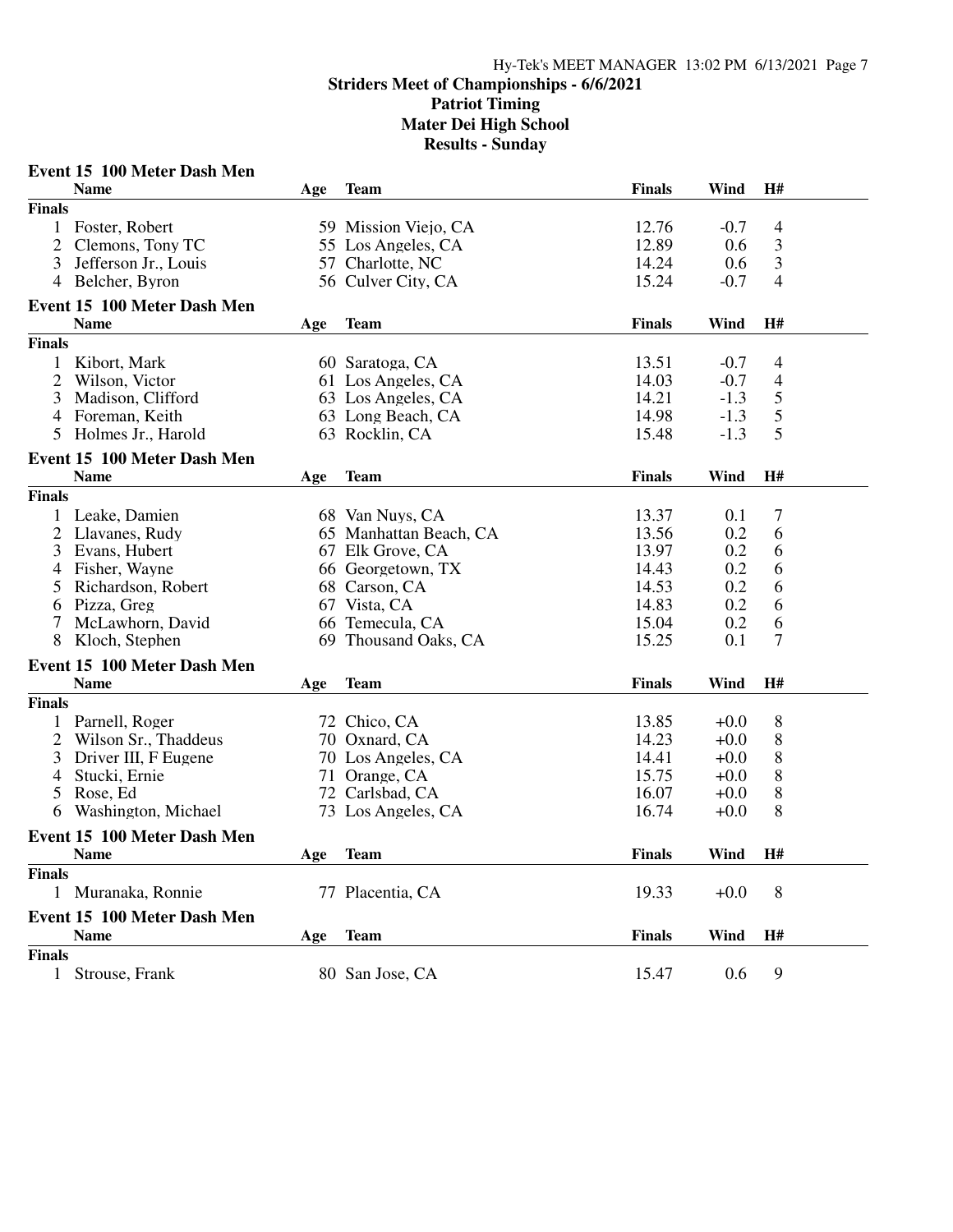#### **Striders Meet of Championships - 6/6/2021**

**Patriot Timing**

**Mater Dei High School**

|               | Event 15 100 Meter Dash Men                            |     |                       |               |      |    |  |
|---------------|--------------------------------------------------------|-----|-----------------------|---------------|------|----|--|
|               | <b>Name</b>                                            | Age | Team                  | <b>Finals</b> | Wind | H# |  |
| <b>Finals</b> |                                                        |     |                       |               |      |    |  |
|               | 1 Leis, Donald                                         |     | 89 Pasadena, CA       | 24.55         | 0.6  | 9  |  |
|               | Event 15 100 Meter Dash Men<br><b>Name</b>             | Age | Team                  | <b>Finals</b> | Wind | H# |  |
| <b>Finals</b> |                                                        |     |                       |               |      |    |  |
|               | 1 Linde, Gunnar                                        |     | 92 Venice, CA         | 23.53         | 0.6  | 9  |  |
|               | <b>Event 16 300 Meter Hurdles Women</b>                |     |                       |               |      |    |  |
|               | <b>Name</b>                                            | Age | Team                  | <b>Finals</b> |      |    |  |
| <b>Finals</b> |                                                        |     |                       |               |      |    |  |
|               | 1 Centeno, Christine                                   |     | 55 Norco, CA          | 1:02.32       |      |    |  |
|               | <b>Event 16 300 Meter Hurdles Women</b>                |     |                       |               |      |    |  |
|               | <b>Name</b>                                            | Age | <b>Team</b>           | <b>Finals</b> |      |    |  |
| <b>Finals</b> |                                                        |     |                       |               |      |    |  |
|               | 1 Maxwell, Karen                                       |     | 62 Salem, OR          | 59.32         |      |    |  |
|               | <b>Event 16 300 Meter Hurdles Women</b><br><b>Name</b> | Age | Team                  | <b>Finals</b> |      |    |  |
| <b>Finals</b> |                                                        |     |                       |               |      |    |  |
|               | 1 Bowman, Tina                                         |     | 68 Long Beach, CA     | 1:08.20       |      |    |  |
|               | <b>Event 17 300 Meter Hurdles Men</b>                  |     |                       |               |      |    |  |
|               | <b>Name</b>                                            | Age | <b>Team</b>           | <b>Finals</b> |      |    |  |
| <b>Finals</b> |                                                        |     |                       |               |      |    |  |
|               | 1 Garret, Dario                                        |     | 17 Unattached         | 48.26         |      |    |  |
|               | <b>Event 19 400 Meter Hurdles Men</b>                  |     |                       |               |      |    |  |
|               | <b>Name</b>                                            | Age | <b>Team</b>           | <b>Finals</b> |      |    |  |
| <b>Finals</b> |                                                        |     |                       |               |      |    |  |
|               | 1 McKeown, Jeff                                        |     | 40 Ventura, CA        | 1:04.67       |      |    |  |
|               | 2 Rodemich, Andy                                       |     | 44 Pasadena, CA       | 1:10.09       |      |    |  |
|               | <b>Event 20 800 Meter Run Women</b>                    |     |                       |               |      |    |  |
|               | <b>Name</b>                                            | Age | <b>Team</b>           | <b>Finals</b> |      |    |  |
| <b>Finals</b> | 2 Gursharam, Sanampreet                                |     | 12 Unattached         | 3:15.67       |      |    |  |
|               | <b>Event 20 800 Meter Run Women</b>                    |     |                       |               |      |    |  |
|               | <b>Name</b>                                            | Age | <b>Team</b>           | <b>Finals</b> |      |    |  |
| <b>Finals</b> |                                                        |     |                       |               |      |    |  |
| $\mathbf{1}$  | Valle, Lisa                                            |     | 55 Albuquerque, NM    | 2:50.22       |      |    |  |
|               | <b>Event 20 800 Meter Run Women</b>                    |     |                       |               |      |    |  |
|               | <b>Name</b>                                            | Age | <b>Team</b>           | <b>Finals</b> |      |    |  |
| <b>Finals</b> |                                                        |     |                       |               |      |    |  |
| 1             | Lee, Debbie                                            |     | 64 Trabuco Canyon, CA | 3:04.18       |      |    |  |
|               | 2 Byrne, Alisa                                         |     | 63 Port Hueneme, CA   | 3:34.06       |      |    |  |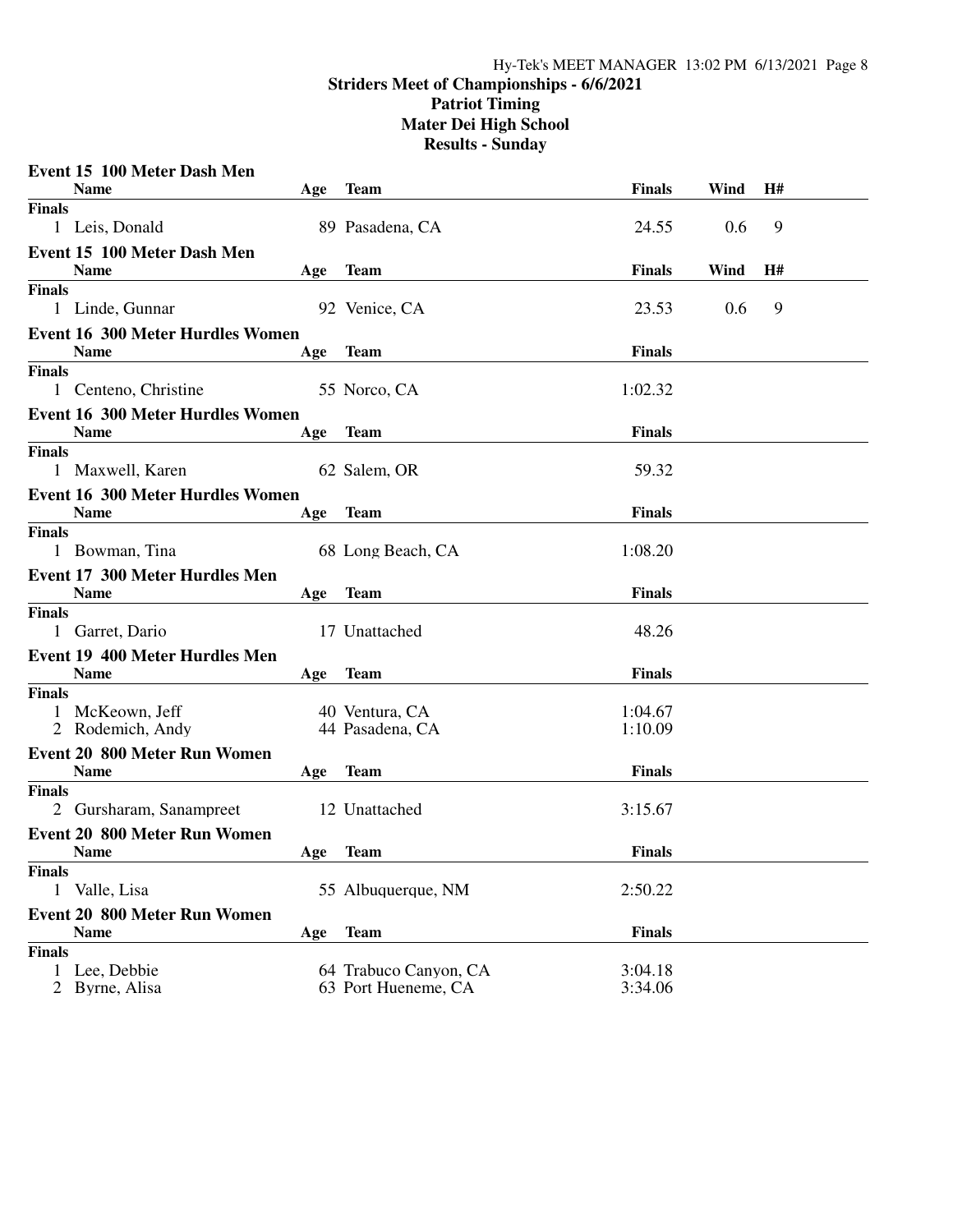|               | <b>Event 20 800 Meter Run Women</b>  |     |                      |               |        |                |  |
|---------------|--------------------------------------|-----|----------------------|---------------|--------|----------------|--|
|               | <b>Name</b>                          | Age | Team                 | Finals        |        |                |  |
| <b>Finals</b> |                                      |     |                      |               |        |                |  |
|               | 1 Braxton, Freddie                   |     | 71 Los Angeles, CA   | 4:19.13       |        |                |  |
|               | <b>Event 21 800 Meter Run Men</b>    |     |                      |               |        |                |  |
|               | <b>Name</b>                          | Age | <b>Team</b>          | <b>Finals</b> |        |                |  |
| <b>Finals</b> |                                      |     |                      |               |        |                |  |
| 1             | Varatharaj, Harish                   |     | 18 Irvine, CA        | 2:28.79       |        |                |  |
|               | 2 Tellez, Andrew                     |     | 17 Unattached        | 2:43.16       |        |                |  |
|               | Event 21 800 Meter Run Men           |     |                      |               |        |                |  |
|               | <b>Name</b>                          | Age | <b>Team</b>          | <b>Finals</b> |        |                |  |
| <b>Finals</b> |                                      |     |                      |               |        |                |  |
|               | 1 Archer, Paul                       |     | 37 Los Angeles, CA   | 2:19.73       |        |                |  |
|               | <b>Event 21 800 Meter Run Men</b>    |     |                      |               |        |                |  |
|               | <b>Name</b>                          | Age | <b>Team</b>          | <b>Finals</b> |        |                |  |
| <b>Finals</b> |                                      |     |                      |               |        |                |  |
|               | 1 Varatharaj, sathiyamoorthy         |     | 48 Irvine, CA        | 2:57.17       |        |                |  |
|               | Event 21 800 Meter Run Men           |     |                      |               |        |                |  |
|               | <b>Name</b>                          | Age | <b>Team</b>          | <b>Finals</b> |        | H#             |  |
| <b>Finals</b> |                                      |     |                      |               |        |                |  |
| $\mathbf{1}$  | Garratt, Rodney                      |     | 57 Santa Barbara, CA | 2:26.44       |        | 1              |  |
|               | 2 Allen, McDuffrie                   |     | 59 Chula Vista, CA   | 2:28.86       |        | 2              |  |
|               | Event 21 800 Meter Run Men           |     |                      |               |        |                |  |
|               | <b>Name</b>                          | Age | <b>Team</b>          | <b>Finals</b> |        | H#             |  |
| <b>Finals</b> |                                      |     |                      |               |        |                |  |
|               | Morris, Bob                          |     | 68 Laguna Niguel, CA | 3:05.52       |        | $\overline{c}$ |  |
|               | 2 Lassegard, Steve                   |     | 69 Laguna Hills, CA  | 3:26.64       |        | $\overline{c}$ |  |
|               | 3 Pittman, Patrick                   |     | 68 Los Angeles, CA   | 4:11.84       |        | $\overline{2}$ |  |
|               | <b>Event 21 800 Meter Run Men</b>    |     |                      |               |        |                |  |
|               | <b>Name</b>                          | Age | <b>Team</b>          | Finals        |        | H#             |  |
| <b>Finals</b> |                                      |     |                      |               |        |                |  |
|               | 1 Gast, Monte                        |     | 73 Unattached        | 4:09.79       |        | $\overline{2}$ |  |
|               | <b>Event 22 200 Meter Dash Women</b> |     |                      |               |        |                |  |
|               | <b>Name</b>                          | Age | <b>Team</b>          | <b>Finals</b> | Wind   |                |  |
| <b>Finals</b> |                                      |     |                      |               |        |                |  |
|               | 1 Barbarosh, Jessica                 |     | 21 Irvine, CA        | 26.07         | $+0.0$ |                |  |
|               | <b>Event 22 200 Meter Dash Women</b> |     |                      |               |        |                |  |
|               | <b>Name</b>                          | Age | <b>Team</b>          | <b>Finals</b> | Wind   | <b>H#</b>      |  |
| <b>Finals</b> |                                      |     |                      |               |        |                |  |
|               | 1 Lain, Stephanie                    |     | 51 Santa Cruz, CA    | 31.85         | $+0.0$ | $\overline{2}$ |  |
|               | <b>Event 22 200 Meter Dash Women</b> |     |                      |               |        |                |  |
|               | <b>Name</b>                          | Age | <b>Team</b>          | <b>Finals</b> | Wind   | H#             |  |
| <b>Finals</b> |                                      |     |                      |               |        |                |  |
|               | 1 McDonald, Sue                      |     | 58 Santa Barbara, CA | 30.07         | $+0.0$ | $\overline{2}$ |  |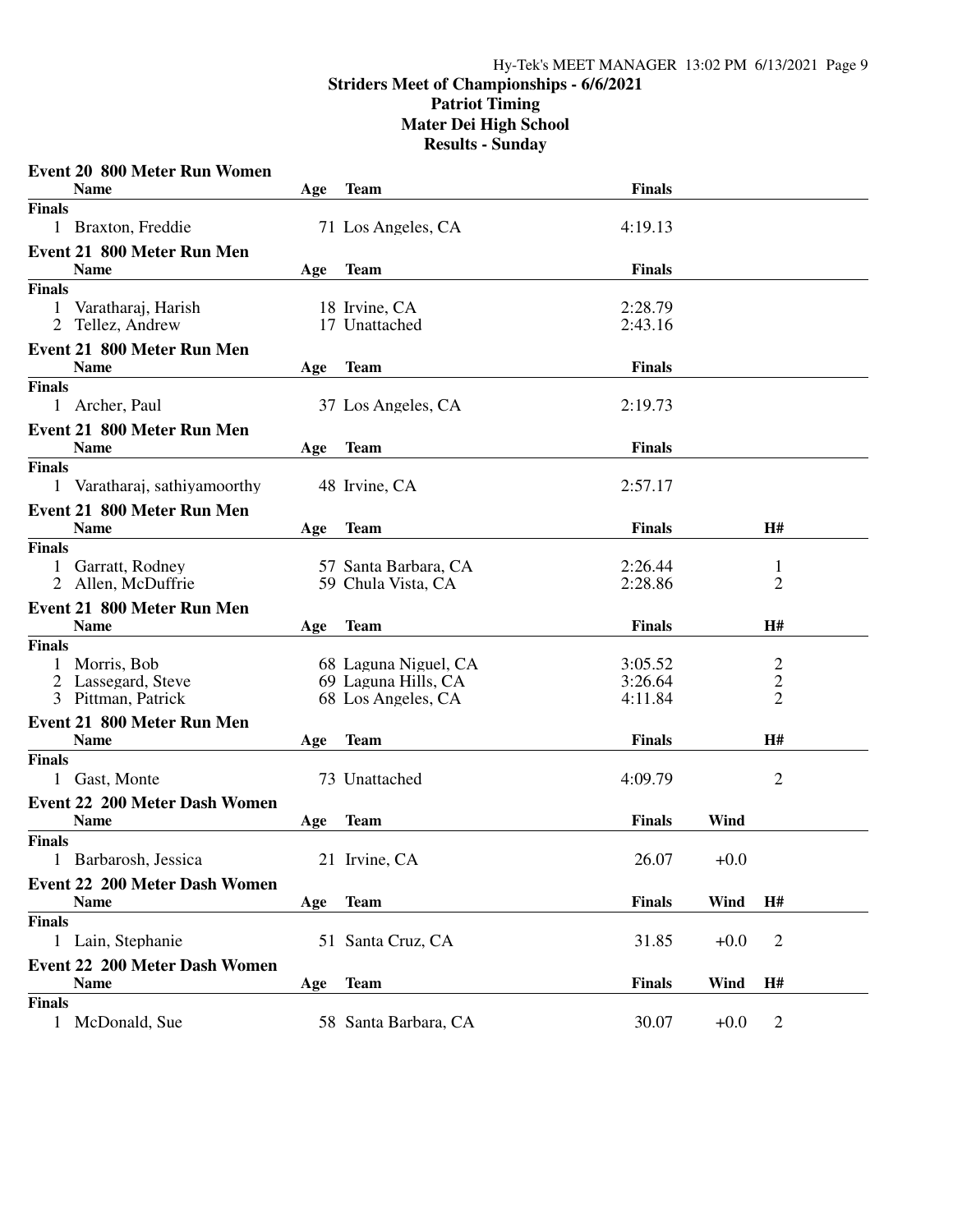#### **Striders Meet of Championships - 6/6/2021**

**Patriot Timing**

**Mater Dei High School**

|               | Finals  (Event 22 200 Meter Dash Women)    |     |                       |               |        |                |  |
|---------------|--------------------------------------------|-----|-----------------------|---------------|--------|----------------|--|
|               | <b>Name</b>                                | Age | <b>Team</b>           | <b>Finals</b> | Wind   | H#             |  |
|               | Clarke, Amanda                             |     | 56 Oak Park, CA       | 32.41         | $+0.0$ | $\overline{2}$ |  |
| 3             | Valle, Lisa                                |     | 55 Albuquerque, NM    | 32.89         | $+0.0$ | $\overline{2}$ |  |
|               | Saville, Shalon                            |     | 56 Winnetka, CA       | 33.98         | $+0.0$ | $\overline{2}$ |  |
|               | <b>Event 22 200 Meter Dash Women</b>       |     |                       |               |        |                |  |
|               | <b>Name</b>                                | Age | <b>Team</b>           | <b>Finals</b> | Wind   | H#             |  |
| <b>Finals</b> |                                            |     |                       |               |        |                |  |
|               | 1 Bowman, Tina                             |     | 68 Long Beach, CA     | 35.49         | 1.5    | 3              |  |
|               | <b>Event 22 200 Meter Dash Women</b>       |     |                       |               |        |                |  |
|               | <b>Name</b>                                | Age | <b>Team</b>           | <b>Finals</b> | Wind   | H#             |  |
| <b>Finals</b> |                                            |     |                       |               |        |                |  |
|               | 1 Kelly, Pat                               |     | 71 San Diego, CA      | 39.03         | 1.5    | 3              |  |
|               | Event 22 200 Meter Dash Women              |     |                       |               |        |                |  |
|               | <b>Name</b>                                | Age | <b>Team</b>           | <b>Finals</b> | Wind   | H#             |  |
| <b>Finals</b> |                                            |     |                       |               |        |                |  |
|               | 1 Bergen, Kathy                            |     | 81 La Canada, CA      | 35.34         | 1.5    | 3              |  |
|               |                                            |     |                       |               |        |                |  |
|               | Event 23 200 Meter Dash Men<br><b>Name</b> |     | <b>Team</b>           | <b>Finals</b> | Wind   |                |  |
| <b>Finals</b> |                                            | Age |                       |               |        |                |  |
|               | 1 Reamer Jr., Xerxes                       |     | 19 gardena, CA        | 22.88         | 2.2    |                |  |
| 2             | Claessens, Alexander                       |     | 20 Redondo Beach, CA  | 23.41         | 2.2    |                |  |
|               | 3 Atkins, Sam                              |     | 25 Port Hueneme, CA   | 23.51         | 2.2    |                |  |
|               | 4 Lopez, Luiz (Michael)                    |     | 26 Los Angeles, CA    | 27.24         | 2.2    |                |  |
|               |                                            |     |                       |               |        |                |  |
|               | Event 23 200 Meter Dash Men                |     |                       |               |        |                |  |
|               | <b>Name</b>                                | Age | <b>Team</b>           | <b>Finals</b> | Wind   | H#             |  |
| <b>Finals</b> |                                            |     |                       |               |        |                |  |
|               | 1 Huie, Storm                              |     | 36 Irvine, CA         | 23.83         | $-0.2$ | $\overline{2}$ |  |
|               | 2 B, Stefano                               |     | 35 Los Angeles, CA    | 23.93         | $-0.2$ | $\overline{2}$ |  |
|               | 3 Hernandez, Justin                        |     | 38 Harbor City, CA    | 27.82         | $-0.2$ | 2              |  |
|               | Event 23 200 Meter Dash Men                |     |                       |               |        |                |  |
|               | <b>Name</b>                                | Age | <b>Team</b>           | <b>Finals</b> | Wind   | H#             |  |
| <b>Finals</b> |                                            |     |                       |               |        |                |  |
|               | Sowell, Alon                               |     | 42 Las Vegas, NV      | 24.73         | $-1.5$ | 3              |  |
| 2             | McKeown, Jeff                              |     | 40 Ventura, CA        | 25.10         | $-0.2$ | $\sqrt{2}$     |  |
|               | 3 Jean, Ronald                             |     | 43 Sherman Oaks, CA   | 25.28         | $-1.5$ | $\mathfrak{Z}$ |  |
| 4             | Lowe, Julian                               |     | 44 Sherman Oaks, CA   | 27.52         | $-1.5$ | 3              |  |
| 5             | Gould, Russell                             |     | 40 Los Angeles, CA    | 28.82         | $-1.5$ | 3              |  |
|               | Event 23 200 Meter Dash Men                |     |                       |               |        |                |  |
|               | <b>Name</b>                                | Age | <b>Team</b>           | <b>Finals</b> | Wind   | H#             |  |
| <b>Finals</b> |                                            |     |                       |               |        |                |  |
| $\mathbf{1}$  | Boba, Randy                                |     | 54 Redondo Beach, CA  | 25.87         | 1.8    | 4              |  |
| 2             | Gross, Anthony                             |     | 50 San Diego, CA      | 26.20         | $-1.5$ | 3              |  |
| 3             | Garcia V, Maximo                           |     | 52 Citrus Heights, CA | 26.74         | 1.8    | 4              |  |
| 4             | Mc Elroy Jr., Edward                       |     | 52 Norwalk, CA        | 29.69         | 1.8    | 4              |  |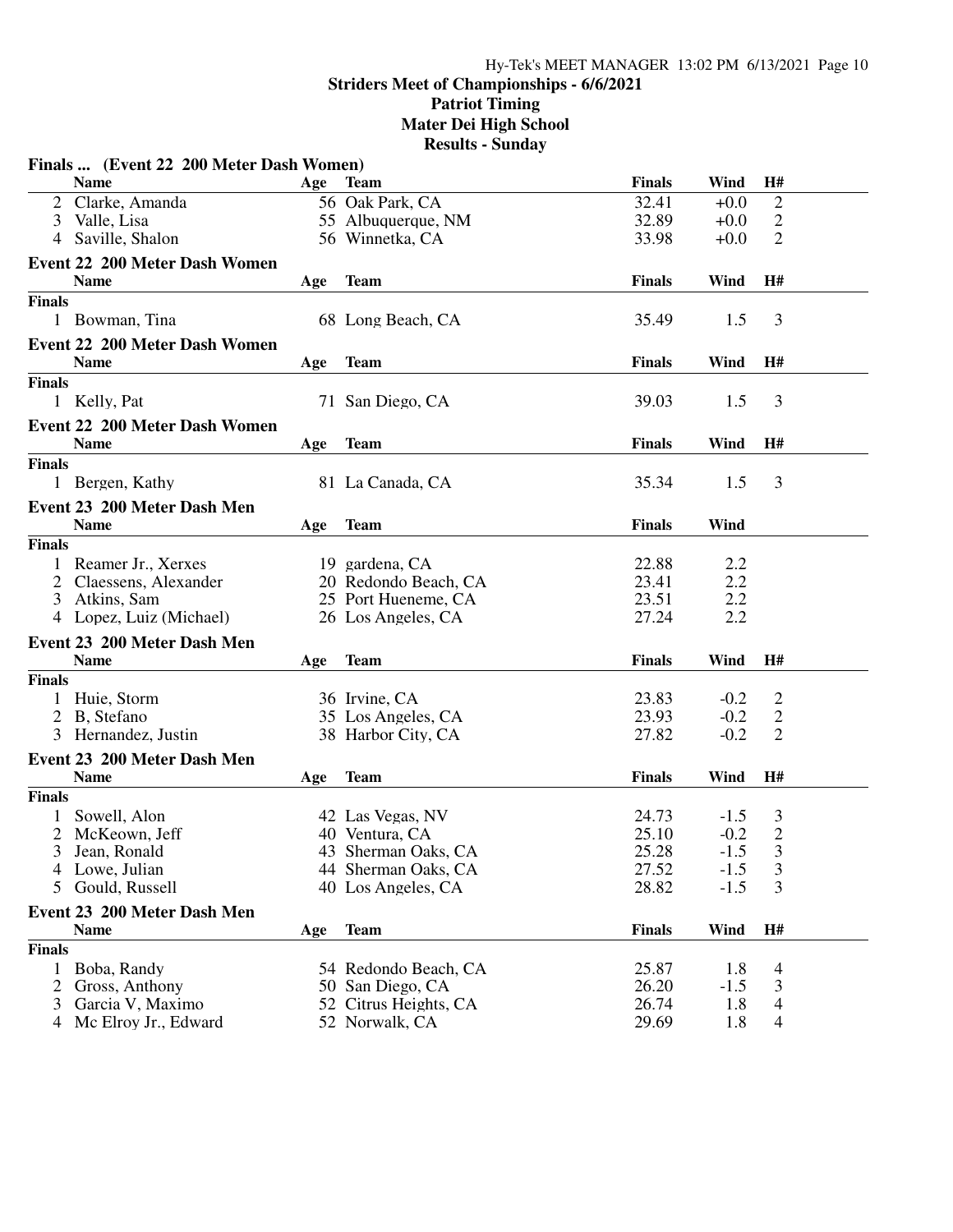# **Striders Meet of Championships - 6/6/2021**

**Patriot Timing**

**Mater Dei High School**

|                | Event 23 200 Meter Dash Men     |          |                        |               |               |      |                  |  |
|----------------|---------------------------------|----------|------------------------|---------------|---------------|------|------------------|--|
|                | <b>Name</b>                     | Age      | <b>Team</b>            |               | <b>Finals</b> | Wind | H#               |  |
| <b>Finals</b>  |                                 |          |                        |               |               |      |                  |  |
|                | 1 Foster, Robert                |          | 59 Mission Viejo, CA   |               | 26.06         | 1.8  | $\overline{4}$   |  |
| $\overline{2}$ | McCullouch Sr., Gary            |          | 59 Cypress, CA         |               | 26.58         | 2.2  | 5                |  |
| 3              | Clemons, Tony TC                |          | 55 Los Angeles, CA     |               | 26.80         | 1.8  | 4                |  |
|                | Event 23 200 Meter Dash Men     |          |                        |               |               |      |                  |  |
|                | <b>Name</b>                     | Age      | Team                   |               | <b>Finals</b> | Wind | H#               |  |
| <b>Finals</b>  |                                 |          |                        |               |               |      |                  |  |
| 1              | Chinn, James                    |          | 62 Del Mar, CA         |               | 26.50         | 0.8  | 6                |  |
| $\overline{c}$ | Madison, Clifford               |          | 63 Los Angeles, CA     |               | 29.17         | 0.8  | 6                |  |
| 3              | Wilson, Victor                  |          | 61 Los Angeles, CA     |               | 29.30         | 2.2  | $\mathfrak{S}$   |  |
| 4              | Holmes Jr., Harold              |          | 63 Rocklin, CA         |               | 32.34         | 0.8  | 6                |  |
|                | Event 23 200 Meter Dash Men     |          |                        |               |               |      |                  |  |
|                | <b>Name</b>                     | Age      | <b>Team</b>            |               | <b>Finals</b> | Wind | H#               |  |
| <b>Finals</b>  |                                 |          |                        |               |               |      |                  |  |
| $\mathbf{1}$   | Llavanes, Rudy                  |          | 65 Manhattan Beach, CA |               | 28.68         | 0.8  | 6                |  |
|                | 2 Fisher, Wayne                 |          | 66 Georgetown, TX      |               | 29.34         | 0.8  | 6                |  |
| 3              | Richardson, Robert              |          | 68 Carson, CA          |               | 29.97         | 1.0  | $\boldsymbol{7}$ |  |
| 4              | Weiss, Noel                     |          | 69 Marina Del Rey, CA  |               | 30.67         | 1.0  | $\tau$           |  |
| 5              | Kloch, Stephen                  |          | 69 Thousand Oaks, CA   |               | 32.37         | 1.0  | $\boldsymbol{7}$ |  |
| 6              | Tipping, Mike                   |          | 68 Irvine, CA          |               | 34.31         | 1.0  | $\tau$           |  |
|                | Event 23 200 Meter Dash Men     |          |                        |               |               |      |                  |  |
|                | <b>Name</b>                     | Age      | <b>Team</b>            |               | <b>Finals</b> | Wind | H#               |  |
| <b>Finals</b>  |                                 |          |                        |               |               |      |                  |  |
|                | 1 Parnell, Roger                |          | 72 Chico, CA           |               | 29.14         | 1.5  | 8                |  |
| 2              | Driver III, F Eugene            |          | 70 Los Angeles, CA     |               | 29.64         | 1.5  | 8                |  |
| 3              | Stucki, Ernie                   |          | 71 Orange, CA          |               | 32.98         | 1.5  | 8                |  |
| 4              | Rose, Ed                        |          | 72 Carlsbad, CA        |               | 33.57         | 1.5  | 8                |  |
| 5              | Washington, Michael             |          | 73 Los Angeles, CA     |               | 34.85         | 1.5  | 8                |  |
|                | Event 23 200 Meter Dash Men     |          |                        |               |               |      |                  |  |
|                | <b>Name</b>                     | Age      | <b>Team</b>            |               | <b>Finals</b> | Wind | H#               |  |
| <b>Finals</b>  |                                 |          |                        |               |               |      |                  |  |
|                | 1 Strouse, Frank                |          | 80 San Jose, CA        |               | 32.43         | 1.5  | 8                |  |
|                | Event 23 200 Meter Dash Men     |          |                        |               |               |      |                  |  |
|                | <b>Name</b>                     | Age      | <b>Team</b>            |               | <b>Finals</b> | Wind | H#               |  |
| <b>Finals</b>  |                                 |          |                        |               |               |      |                  |  |
|                | Linde, Gunnar                   |          | 92 Venice, CA          |               | 51.78         | 1.3  | 9                |  |
|                | <b>Event 50 High Jump Women</b> |          |                        |               |               |      |                  |  |
|                | <b>Name</b>                     | Age Team |                        | <b>Finals</b> |               |      |                  |  |
| <b>Finals</b>  |                                 |          |                        |               |               |      |                  |  |
| ---            | Spencer, Crystal                |          | 35 Unattached          | <b>NH</b>     |               |      |                  |  |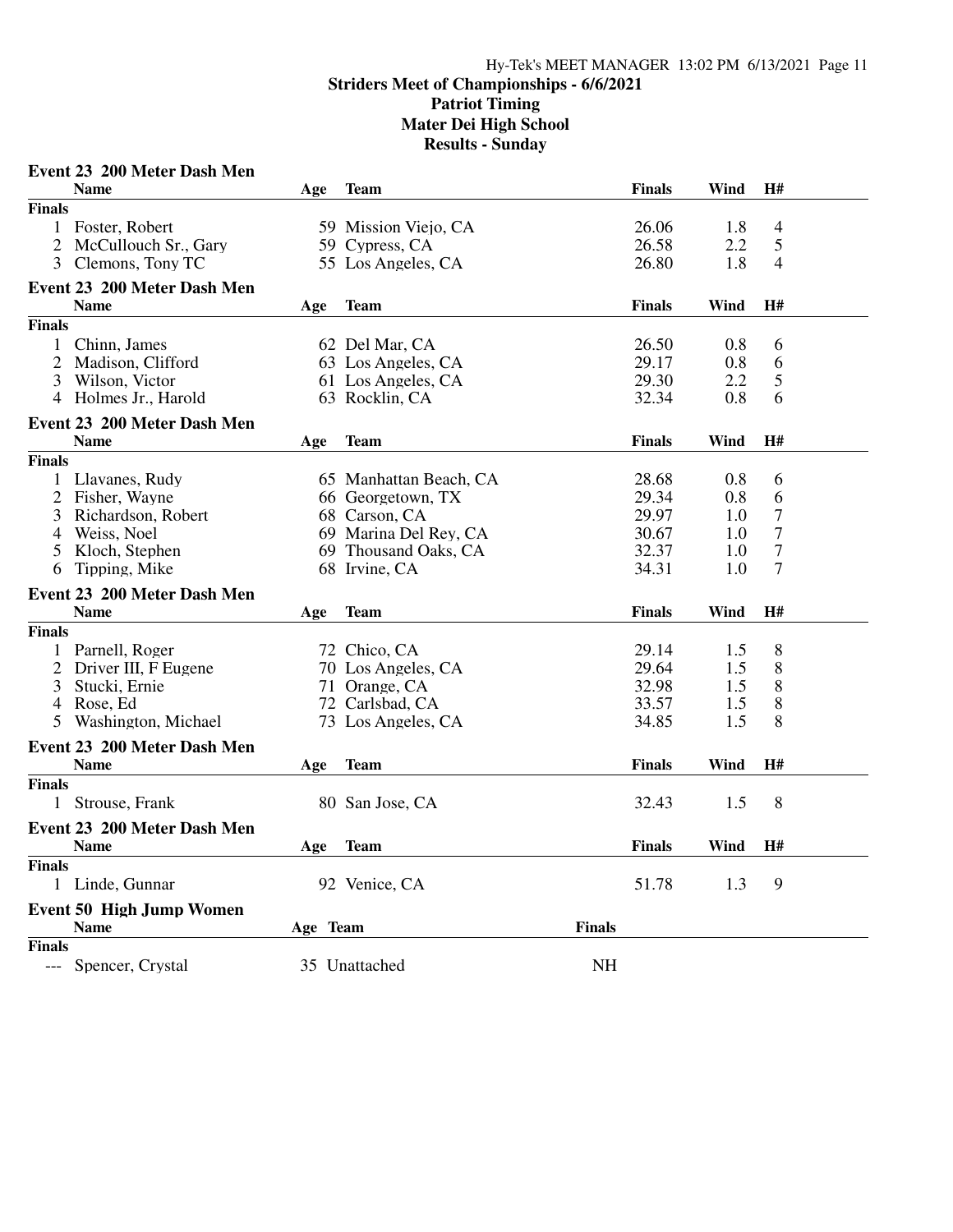### Hy-Tek's MEET MANAGER 13:02 PM 6/13/2021 Page 12 **Striders Meet of Championships - 6/6/2021 Patriot Timing Mater Dei High School Results - Sunday**

|               | <b>Event 50 High Jump Women</b> |                     |                   |             |
|---------------|---------------------------------|---------------------|-------------------|-------------|
|               | <b>Name</b>                     | Age Team            | <b>Finals</b>     |             |
| <b>Finals</b> |                                 |                     |                   |             |
|               | --- Hadley, Melissa             | 53 Anthem, AZ       | <b>NH</b>         |             |
|               | <b>Event 50 High Jump Women</b> |                     |                   |             |
|               | <b>Name</b>                     | Age Team            | <b>Finals</b>     |             |
| <b>Finals</b> |                                 |                     |                   |             |
| 1             | Amarasekara, Veronica           | 60 Fontana, CA      | 1.25m             | 4-01.25     |
|               | 2 Vaughn, Karen                 | 63 Tustin, CA       | 1.00 <sub>m</sub> | 3-03.25     |
|               | <b>Event 50 High Jump Women</b> |                     |                   |             |
|               | <b>Name</b>                     | Age Team            | <b>Finals</b>     |             |
| <b>Finals</b> |                                 |                     |                   |             |
|               | 1 Hanscom, Rita                 | 67 San Diego, CA    | 1.15m             | 3-09.25     |
|               | Event 50 High Jump Women        |                     |                   |             |
|               | <b>Name</b>                     | Age Team            | <b>Finals</b>     |             |
| <b>Finals</b> |                                 |                     |                   |             |
|               | 1 Steekelenburg, Annelies       | 73 Malibu, CA       | 1.20m             | $3 - 11.25$ |
|               | <b>Event 50 High Jump Women</b> |                     |                   |             |
|               | <b>Name</b>                     | Age Team            | <b>Finals</b>     |             |
| Finals        |                                 |                     |                   |             |
|               | 1 Bergen, Kathy                 | 81 La Canada, CA    | 1.10m             | 3-07.25     |
|               | <b>Event 51 High Jump Men</b>   |                     |                   |             |
|               | <b>Name</b>                     | Age Team            | <b>Finals</b>     |             |
| Finals        |                                 |                     |                   |             |
|               | 1 Nielson, Kim                  | 63 Las Vegas, NV    | 1.55m             | 5-01.00     |
|               | 2 Niroumand, Mahmoud            | 64 Costa Mesa, CA   | 1.50m             | 4-11.00     |
|               | 3 Mourali Sr., Said             | 62 Santa Monica, CA | 1.40m             | 4-07.00     |
|               | 4 McIntyre, Tim                 | 60 Seal Beach, CA   | 1.30 <sub>m</sub> | 4-03.25     |
|               | Event 51 High Jump Men          |                     |                   |             |
|               | <b>Name</b>                     | Age Team            | <b>Finals</b>     |             |
| <b>Finals</b> |                                 |                     |                   |             |
|               | 1 McLawhorn, David              | 66 Temecula, CA     | 1.00 <sub>m</sub> | 3-03.25     |
|               | <b>Event 51 High Jump Men</b>   |                     |                   |             |
|               | <b>Name</b>                     | Age Team            | <b>Finals</b>     |             |
| <b>Finals</b> |                                 |                     |                   |             |
|               | 1 Rader, Charlie                | 73 Corona, CA       | 1.40m             | 4-07.00     |
|               | 2 Gast, Monte                   | 73 Unattached       | 1.15m             | 3-09.25     |
|               |                                 |                     |                   |             |
|               | <b>Event 51 High Jump Men</b>   |                     |                   |             |
|               | Name                            | Age Team            | <b>Finals</b>     |             |
| <b>Finals</b> |                                 |                     | 1.25m             |             |
|               | 1 Burrel, Otis                  | 75 Unattached       |                   | 4-01.25     |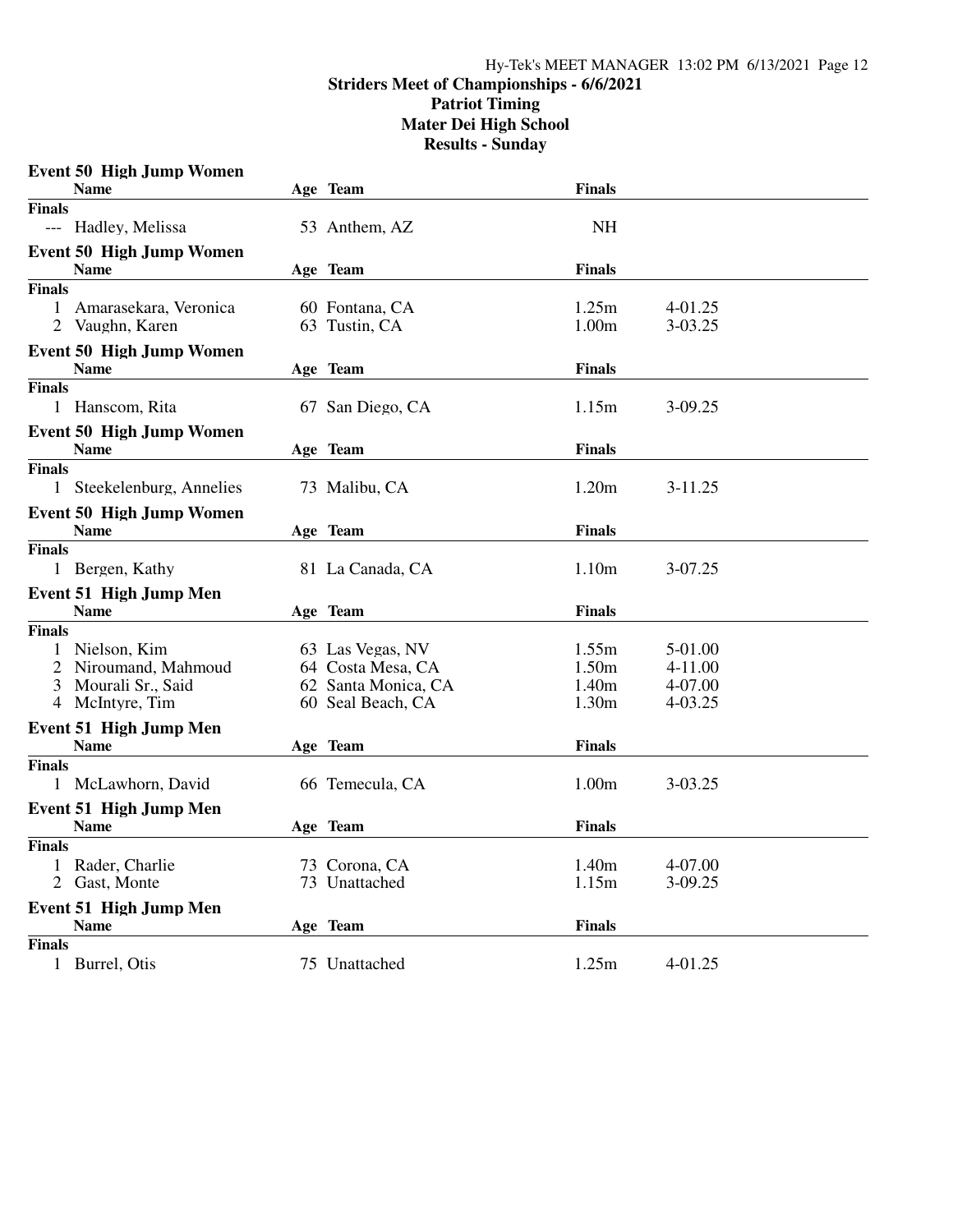# Hy-Tek's MEET MANAGER 13:02 PM 6/13/2021 Page 13 **Striders Meet of Championships - 6/6/2021 Patriot Timing Mater Dei High School Results - Sunday**

| Age Team<br><b>Finals</b><br>1.30m<br>Dobroth, John<br>80 Ojai, CA<br>4-03.25<br>1<br>1.10m<br>2 Bergen, Bert<br>83 La Canada, CA<br>3-07.25<br><b>Event 51 High Jump Men</b><br><b>Finals</b><br><b>Name</b><br>Age Team<br><b>Finals</b><br>0.85m<br>2-09.50<br>1 Leis, Donald<br>89 Pasadena, CA<br><b>Name</b><br>Age Team<br><b>Finals</b><br>Abe, Sophie<br>3.10 <sub>m</sub><br>10-02.00<br>1<br>20 Torrance, CA<br>2.50 <sub>m</sub><br>2 Hasenmayer, Mia<br>19 Torrance, CA<br>8-02.50<br><b>Finals</b><br><b>Name</b><br>Age Team<br>2.35m<br>1 Hanscom, Rita<br>67 San Diego, CA<br>7-08.50<br><b>Event 53 Pole Vault Men</b><br><b>Name</b><br><b>Finals</b><br>Age Team<br>4.00m<br>20 Rancho Palos Verdes, CA<br>13-01.50<br>1<br>Gorgani, Armon<br>Takashima, Rintaro<br>3.25m<br>20 torracne, CA<br>10-08.00<br><b>Event 53 Pole Vault Men</b><br><b>Name</b><br><b>Finals</b><br>Age Team<br><b>Finals</b><br><b>NH</b><br>--- Reece, Marvyn<br>56 Vista, CA<br><b>Event 53 Pole Vault Men</b><br><b>Name</b><br>Age Team<br><b>Finals</b><br><b>Finals</b><br>3.70m<br>1<br>McIntyre, Tim<br>12-01.50<br>60 Seal Beach, CA<br>2 Kibort, Mark<br>60 Saratoga, CA<br>3.40 <sub>m</sub><br>11-01.75<br>Jimenez, Michael<br>64 desert hot springs, CA<br>2.20m<br>7-02.50<br>3<br><b>Event 53 Pole Vault Men</b><br><b>Finals</b><br><b>Name</b><br>Age Team<br><b>Finals</b><br>66 Temecula, CA<br>3.10m<br>10-02.00<br>McLawhorn, David<br>1<br>St Cyr, Kenneth<br>68 Rancho Santa Fe, CA<br>2.95m<br>9-08.00<br>$\overline{2}$<br><b>Event 54 Long Jump Women</b><br><b>Finals</b><br>Wind<br>Age Team<br><b>Name</b><br><b>Finals</b><br>3.79m<br>Camara, Heather<br>$\mathbf{1}$<br>31 Pasadena, CA<br>12-05.25<br>2.5<br>32 Pasadena, CA | <b>Event 51 High Jump Men</b>    |  |               |          |     |  |
|--------------------------------------------------------------------------------------------------------------------------------------------------------------------------------------------------------------------------------------------------------------------------------------------------------------------------------------------------------------------------------------------------------------------------------------------------------------------------------------------------------------------------------------------------------------------------------------------------------------------------------------------------------------------------------------------------------------------------------------------------------------------------------------------------------------------------------------------------------------------------------------------------------------------------------------------------------------------------------------------------------------------------------------------------------------------------------------------------------------------------------------------------------------------------------------------------------------------------------------------------------------------------------------------------------------------------------------------------------------------------------------------------------------------------------------------------------------------------------------------------------------------------------------------------------------------------------------------------------------------------------------------------------------------------------------------------------------------------------------------------------------|----------------------------------|--|---------------|----------|-----|--|
|                                                                                                                                                                                                                                                                                                                                                                                                                                                                                                                                                                                                                                                                                                                                                                                                                                                                                                                                                                                                                                                                                                                                                                                                                                                                                                                                                                                                                                                                                                                                                                                                                                                                                                                                                              | <b>Name</b>                      |  | <b>Finals</b> |          |     |  |
|                                                                                                                                                                                                                                                                                                                                                                                                                                                                                                                                                                                                                                                                                                                                                                                                                                                                                                                                                                                                                                                                                                                                                                                                                                                                                                                                                                                                                                                                                                                                                                                                                                                                                                                                                              |                                  |  |               |          |     |  |
|                                                                                                                                                                                                                                                                                                                                                                                                                                                                                                                                                                                                                                                                                                                                                                                                                                                                                                                                                                                                                                                                                                                                                                                                                                                                                                                                                                                                                                                                                                                                                                                                                                                                                                                                                              |                                  |  |               |          |     |  |
|                                                                                                                                                                                                                                                                                                                                                                                                                                                                                                                                                                                                                                                                                                                                                                                                                                                                                                                                                                                                                                                                                                                                                                                                                                                                                                                                                                                                                                                                                                                                                                                                                                                                                                                                                              |                                  |  |               |          |     |  |
|                                                                                                                                                                                                                                                                                                                                                                                                                                                                                                                                                                                                                                                                                                                                                                                                                                                                                                                                                                                                                                                                                                                                                                                                                                                                                                                                                                                                                                                                                                                                                                                                                                                                                                                                                              |                                  |  |               |          |     |  |
|                                                                                                                                                                                                                                                                                                                                                                                                                                                                                                                                                                                                                                                                                                                                                                                                                                                                                                                                                                                                                                                                                                                                                                                                                                                                                                                                                                                                                                                                                                                                                                                                                                                                                                                                                              |                                  |  |               |          |     |  |
|                                                                                                                                                                                                                                                                                                                                                                                                                                                                                                                                                                                                                                                                                                                                                                                                                                                                                                                                                                                                                                                                                                                                                                                                                                                                                                                                                                                                                                                                                                                                                                                                                                                                                                                                                              |                                  |  |               |          |     |  |
|                                                                                                                                                                                                                                                                                                                                                                                                                                                                                                                                                                                                                                                                                                                                                                                                                                                                                                                                                                                                                                                                                                                                                                                                                                                                                                                                                                                                                                                                                                                                                                                                                                                                                                                                                              |                                  |  |               |          |     |  |
|                                                                                                                                                                                                                                                                                                                                                                                                                                                                                                                                                                                                                                                                                                                                                                                                                                                                                                                                                                                                                                                                                                                                                                                                                                                                                                                                                                                                                                                                                                                                                                                                                                                                                                                                                              | <b>Event 52 Pole Vault Women</b> |  |               |          |     |  |
|                                                                                                                                                                                                                                                                                                                                                                                                                                                                                                                                                                                                                                                                                                                                                                                                                                                                                                                                                                                                                                                                                                                                                                                                                                                                                                                                                                                                                                                                                                                                                                                                                                                                                                                                                              |                                  |  |               |          |     |  |
|                                                                                                                                                                                                                                                                                                                                                                                                                                                                                                                                                                                                                                                                                                                                                                                                                                                                                                                                                                                                                                                                                                                                                                                                                                                                                                                                                                                                                                                                                                                                                                                                                                                                                                                                                              | <b>Finals</b>                    |  |               |          |     |  |
|                                                                                                                                                                                                                                                                                                                                                                                                                                                                                                                                                                                                                                                                                                                                                                                                                                                                                                                                                                                                                                                                                                                                                                                                                                                                                                                                                                                                                                                                                                                                                                                                                                                                                                                                                              |                                  |  |               |          |     |  |
|                                                                                                                                                                                                                                                                                                                                                                                                                                                                                                                                                                                                                                                                                                                                                                                                                                                                                                                                                                                                                                                                                                                                                                                                                                                                                                                                                                                                                                                                                                                                                                                                                                                                                                                                                              |                                  |  |               |          |     |  |
|                                                                                                                                                                                                                                                                                                                                                                                                                                                                                                                                                                                                                                                                                                                                                                                                                                                                                                                                                                                                                                                                                                                                                                                                                                                                                                                                                                                                                                                                                                                                                                                                                                                                                                                                                              | <b>Event 52 Pole Vault Women</b> |  |               |          |     |  |
|                                                                                                                                                                                                                                                                                                                                                                                                                                                                                                                                                                                                                                                                                                                                                                                                                                                                                                                                                                                                                                                                                                                                                                                                                                                                                                                                                                                                                                                                                                                                                                                                                                                                                                                                                              |                                  |  |               |          |     |  |
|                                                                                                                                                                                                                                                                                                                                                                                                                                                                                                                                                                                                                                                                                                                                                                                                                                                                                                                                                                                                                                                                                                                                                                                                                                                                                                                                                                                                                                                                                                                                                                                                                                                                                                                                                              | <b>Finals</b>                    |  |               |          |     |  |
|                                                                                                                                                                                                                                                                                                                                                                                                                                                                                                                                                                                                                                                                                                                                                                                                                                                                                                                                                                                                                                                                                                                                                                                                                                                                                                                                                                                                                                                                                                                                                                                                                                                                                                                                                              |                                  |  |               |          |     |  |
|                                                                                                                                                                                                                                                                                                                                                                                                                                                                                                                                                                                                                                                                                                                                                                                                                                                                                                                                                                                                                                                                                                                                                                                                                                                                                                                                                                                                                                                                                                                                                                                                                                                                                                                                                              |                                  |  |               |          |     |  |
|                                                                                                                                                                                                                                                                                                                                                                                                                                                                                                                                                                                                                                                                                                                                                                                                                                                                                                                                                                                                                                                                                                                                                                                                                                                                                                                                                                                                                                                                                                                                                                                                                                                                                                                                                              |                                  |  |               |          |     |  |
|                                                                                                                                                                                                                                                                                                                                                                                                                                                                                                                                                                                                                                                                                                                                                                                                                                                                                                                                                                                                                                                                                                                                                                                                                                                                                                                                                                                                                                                                                                                                                                                                                                                                                                                                                              | <b>Finals</b>                    |  |               |          |     |  |
|                                                                                                                                                                                                                                                                                                                                                                                                                                                                                                                                                                                                                                                                                                                                                                                                                                                                                                                                                                                                                                                                                                                                                                                                                                                                                                                                                                                                                                                                                                                                                                                                                                                                                                                                                              |                                  |  |               |          |     |  |
|                                                                                                                                                                                                                                                                                                                                                                                                                                                                                                                                                                                                                                                                                                                                                                                                                                                                                                                                                                                                                                                                                                                                                                                                                                                                                                                                                                                                                                                                                                                                                                                                                                                                                                                                                              |                                  |  |               |          |     |  |
|                                                                                                                                                                                                                                                                                                                                                                                                                                                                                                                                                                                                                                                                                                                                                                                                                                                                                                                                                                                                                                                                                                                                                                                                                                                                                                                                                                                                                                                                                                                                                                                                                                                                                                                                                              |                                  |  |               |          |     |  |
|                                                                                                                                                                                                                                                                                                                                                                                                                                                                                                                                                                                                                                                                                                                                                                                                                                                                                                                                                                                                                                                                                                                                                                                                                                                                                                                                                                                                                                                                                                                                                                                                                                                                                                                                                              |                                  |  |               |          |     |  |
|                                                                                                                                                                                                                                                                                                                                                                                                                                                                                                                                                                                                                                                                                                                                                                                                                                                                                                                                                                                                                                                                                                                                                                                                                                                                                                                                                                                                                                                                                                                                                                                                                                                                                                                                                              |                                  |  |               |          |     |  |
|                                                                                                                                                                                                                                                                                                                                                                                                                                                                                                                                                                                                                                                                                                                                                                                                                                                                                                                                                                                                                                                                                                                                                                                                                                                                                                                                                                                                                                                                                                                                                                                                                                                                                                                                                              |                                  |  |               |          |     |  |
|                                                                                                                                                                                                                                                                                                                                                                                                                                                                                                                                                                                                                                                                                                                                                                                                                                                                                                                                                                                                                                                                                                                                                                                                                                                                                                                                                                                                                                                                                                                                                                                                                                                                                                                                                              |                                  |  |               |          |     |  |
|                                                                                                                                                                                                                                                                                                                                                                                                                                                                                                                                                                                                                                                                                                                                                                                                                                                                                                                                                                                                                                                                                                                                                                                                                                                                                                                                                                                                                                                                                                                                                                                                                                                                                                                                                              |                                  |  |               |          |     |  |
|                                                                                                                                                                                                                                                                                                                                                                                                                                                                                                                                                                                                                                                                                                                                                                                                                                                                                                                                                                                                                                                                                                                                                                                                                                                                                                                                                                                                                                                                                                                                                                                                                                                                                                                                                              |                                  |  |               |          |     |  |
|                                                                                                                                                                                                                                                                                                                                                                                                                                                                                                                                                                                                                                                                                                                                                                                                                                                                                                                                                                                                                                                                                                                                                                                                                                                                                                                                                                                                                                                                                                                                                                                                                                                                                                                                                              |                                  |  |               |          |     |  |
|                                                                                                                                                                                                                                                                                                                                                                                                                                                                                                                                                                                                                                                                                                                                                                                                                                                                                                                                                                                                                                                                                                                                                                                                                                                                                                                                                                                                                                                                                                                                                                                                                                                                                                                                                              |                                  |  |               |          |     |  |
|                                                                                                                                                                                                                                                                                                                                                                                                                                                                                                                                                                                                                                                                                                                                                                                                                                                                                                                                                                                                                                                                                                                                                                                                                                                                                                                                                                                                                                                                                                                                                                                                                                                                                                                                                              |                                  |  |               |          |     |  |
|                                                                                                                                                                                                                                                                                                                                                                                                                                                                                                                                                                                                                                                                                                                                                                                                                                                                                                                                                                                                                                                                                                                                                                                                                                                                                                                                                                                                                                                                                                                                                                                                                                                                                                                                                              |                                  |  |               |          |     |  |
|                                                                                                                                                                                                                                                                                                                                                                                                                                                                                                                                                                                                                                                                                                                                                                                                                                                                                                                                                                                                                                                                                                                                                                                                                                                                                                                                                                                                                                                                                                                                                                                                                                                                                                                                                              |                                  |  |               |          |     |  |
|                                                                                                                                                                                                                                                                                                                                                                                                                                                                                                                                                                                                                                                                                                                                                                                                                                                                                                                                                                                                                                                                                                                                                                                                                                                                                                                                                                                                                                                                                                                                                                                                                                                                                                                                                              |                                  |  |               |          |     |  |
|                                                                                                                                                                                                                                                                                                                                                                                                                                                                                                                                                                                                                                                                                                                                                                                                                                                                                                                                                                                                                                                                                                                                                                                                                                                                                                                                                                                                                                                                                                                                                                                                                                                                                                                                                              |                                  |  |               |          |     |  |
|                                                                                                                                                                                                                                                                                                                                                                                                                                                                                                                                                                                                                                                                                                                                                                                                                                                                                                                                                                                                                                                                                                                                                                                                                                                                                                                                                                                                                                                                                                                                                                                                                                                                                                                                                              |                                  |  |               |          |     |  |
|                                                                                                                                                                                                                                                                                                                                                                                                                                                                                                                                                                                                                                                                                                                                                                                                                                                                                                                                                                                                                                                                                                                                                                                                                                                                                                                                                                                                                                                                                                                                                                                                                                                                                                                                                              |                                  |  |               |          |     |  |
|                                                                                                                                                                                                                                                                                                                                                                                                                                                                                                                                                                                                                                                                                                                                                                                                                                                                                                                                                                                                                                                                                                                                                                                                                                                                                                                                                                                                                                                                                                                                                                                                                                                                                                                                                              |                                  |  |               |          |     |  |
|                                                                                                                                                                                                                                                                                                                                                                                                                                                                                                                                                                                                                                                                                                                                                                                                                                                                                                                                                                                                                                                                                                                                                                                                                                                                                                                                                                                                                                                                                                                                                                                                                                                                                                                                                              |                                  |  |               |          |     |  |
|                                                                                                                                                                                                                                                                                                                                                                                                                                                                                                                                                                                                                                                                                                                                                                                                                                                                                                                                                                                                                                                                                                                                                                                                                                                                                                                                                                                                                                                                                                                                                                                                                                                                                                                                                              |                                  |  |               |          |     |  |
|                                                                                                                                                                                                                                                                                                                                                                                                                                                                                                                                                                                                                                                                                                                                                                                                                                                                                                                                                                                                                                                                                                                                                                                                                                                                                                                                                                                                                                                                                                                                                                                                                                                                                                                                                              | Clark, Allison<br>$\mathbf{2}$   |  | 3.30m         | 10-10.00 | 0.6 |  |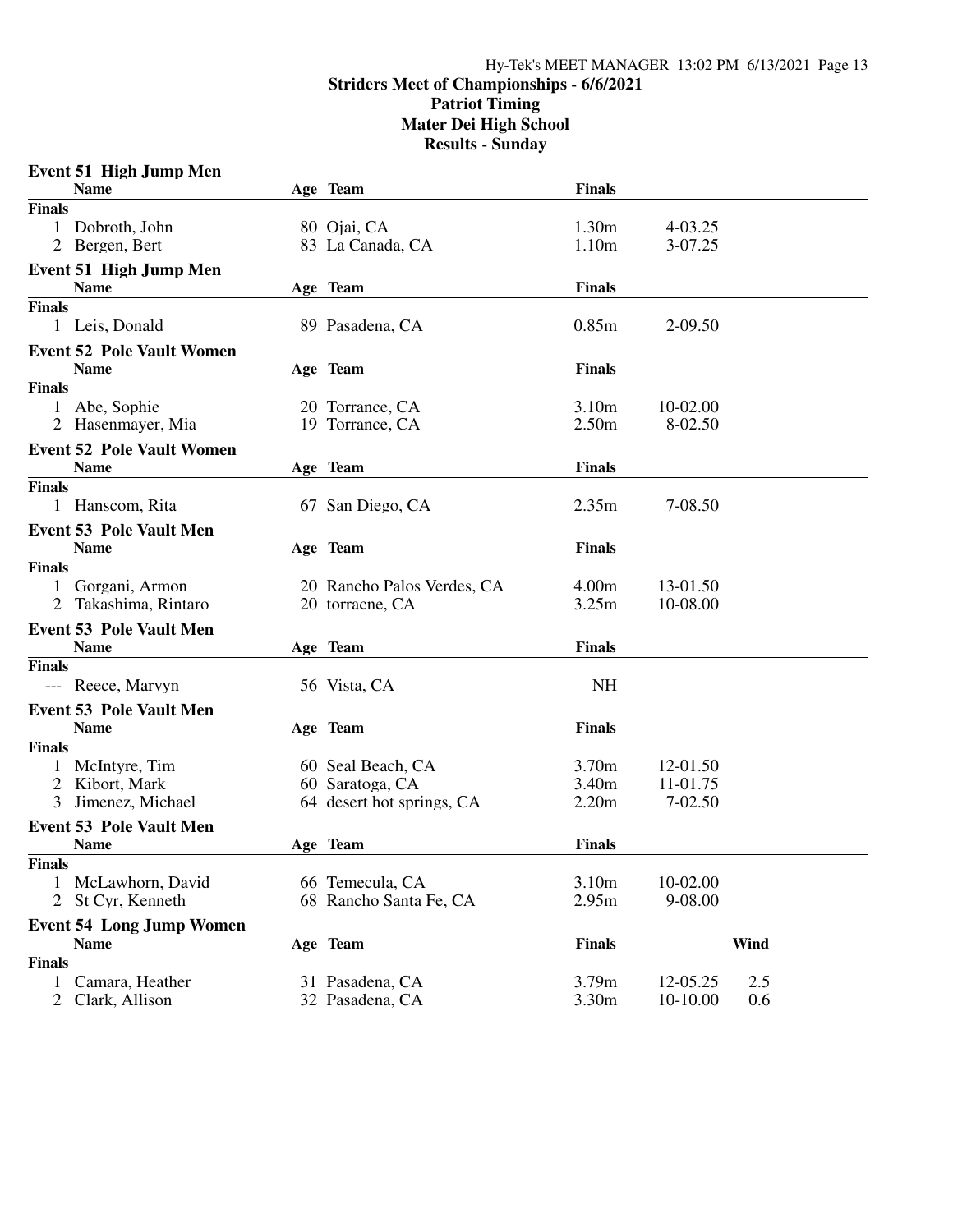## Hy-Tek's MEET MANAGER 13:02 PM 6/13/2021 Page 14 **Striders Meet of Championships - 6/6/2021 Patriot Timing Mater Dei High School Results - Sunday**

|               | <b>Event 54 Long Jump Women</b> |                           |                   |             |            |                |
|---------------|---------------------------------|---------------------------|-------------------|-------------|------------|----------------|
|               | <b>Name</b>                     | Age Team                  | <b>Finals</b>     |             | Wind       |                |
| <b>Finals</b> |                                 |                           |                   |             |            |                |
| 1             | Uqdah, Khadijah                 | 52 Unattached             | 3.04m             | 9-11.75     | 2.0        |                |
|               | 2 Hadley, Melissa               | 53 Anthem, AZ             | 2.43m             | 7-11.75     | 1.0        |                |
|               |                                 |                           |                   |             |            |                |
|               | <b>Event 54 Long Jump Women</b> |                           |                   |             |            |                |
|               | <b>Name</b>                     | Age Team                  | <b>Finals</b>     |             | Wind       |                |
| <b>Finals</b> |                                 |                           |                   |             |            |                |
| 1             | Saville, Shalon                 | 56 Winnetka, CA           | 2.80 <sub>m</sub> | $9 - 02.25$ | 1.5        |                |
|               | <b>Event 54 Long Jump Women</b> |                           |                   |             |            |                |
|               | <b>Name</b>                     | Age Team                  | <b>Finals</b>     |             | Wind       |                |
| <b>Finals</b> |                                 |                           |                   |             |            |                |
| $\mathbf{1}$  | Cohn, Linda                     | 68 Northridge, CA         | 3.21m             | 10-06.50    | $+0.0$     |                |
|               | <b>Event 55 Long Jump Men</b>   |                           |                   |             |            |                |
|               | <b>Name</b>                     | Age Team                  | <b>Finals</b>     |             | Wind       |                |
| <b>Finals</b> |                                 |                           |                   |             |            |                |
|               | 1 Sowell, Alon                  | 42 Las Vegas, NV          | 5.33m             | 17-06.00    | 0.1        |                |
|               |                                 |                           |                   |             |            |                |
|               | <b>Event 55 Long Jump Men</b>   |                           |                   |             |            |                |
|               | <b>Name</b>                     | Age Team                  | <b>Finals</b>     |             | Wind       |                |
| <b>Finals</b> |                                 |                           |                   |             |            |                |
| 1             | McCullouch Sr., Gary            | 59 Cypress, CA            | 4.75m             | 15-07.00    | 0.4        | 2              |
| 2             | Cramer, Bruce                   | 59 Irvine, CA             | 4.06m             | 13-04.00    | 1.8        | $\overline{2}$ |
|               | <b>Event 55 Long Jump Men</b>   |                           |                   |             |            |                |
|               | <b>Name</b>                     | Age Team                  | <b>Finals</b>     |             | Wind       |                |
| <b>Finals</b> |                                 |                           |                   |             |            |                |
| 1             | Niroumand, Mahmoud              | 64 Costa Mesa, CA         | 4.94m             | 16-02.50    | 1.3        | 1              |
|               | 2 Long, William                 | 62 Los Angeles, CA        | 4.68m             | 15-04.25    | 1.3        | $\overline{c}$ |
| 3             | Mourali Sr., Said               | 62 Santa Monica, CA       | 3.81m             | 12-06.00    | $+0.0$     | $\overline{c}$ |
| 4             | Holmes Jr., Harold              | 63 Rocklin, CA            | 3.62m             | 11-10.50    | 2.0        | $\mathbf{1}$   |
| 5             | Jimenez, Michael                | 64 desert hot springs, CA | 3.49m             | 11-05.50    | $+0.0$     | 1              |
|               |                                 |                           |                   |             |            |                |
|               | <b>Event 55 Long Jump Men</b>   |                           |                   |             |            |                |
|               | <b>Name</b>                     | Age Team                  | <b>Finals</b>     |             | Wind       |                |
| <b>Finals</b> |                                 |                           |                   |             |            |                |
|               | Leake, Damien                   | 68 Van Nuys, CA           | 4.69m             | 15-04.75    | 2.0        | 2              |
|               | 2 Fisher, Wayne                 | 66 Georgetown, TX         | 4.04m             | 13-03.25    | <b>NWI</b> | 1              |
| 3             | McLawhorn, David                | 66 Temecula, CA           | 3.99m             | 13-01.25    | 2.0        | $\mathbf{I}$   |
| 4             | Tipping, Mike                   | 68 Irvine, CA             | 3.93m             | 12-10.75    | 1.6        | 1              |
| 5             | Pittman, Patrick                | 68 Los Angeles, CA        | 3.26m             | 10-08.50    | 2.1        | $\overline{2}$ |
|               | <b>Event 55 Long Jump Men</b>   |                           |                   |             |            |                |
|               | <b>Name</b>                     | Age Team                  | <b>Finals</b>     |             | Wind       |                |
| <b>Finals</b> |                                 |                           |                   |             |            |                |
| 1             | Parnell, Roger                  | 72 Chico, CA              | 4.90m             | 16-01.00    | $+0.0$     | 1              |
| 2             | Rose, Ed                        | 72 Carlsbad, CA           | 3.75m             | 12-03.75    | 1.1        | $\overline{2}$ |
| 3             | Fitzpatrick, Bill               | 70 Long Beach, CA         | 3.60m             | 11-09.75    | 1.3        | $\mathbf{1}$   |
|               | 4 Flowers II, Carl              | 74 Irvine, CA             | 3.52m             | 11-06.75    | 1.0        | $\mathbf{1}$   |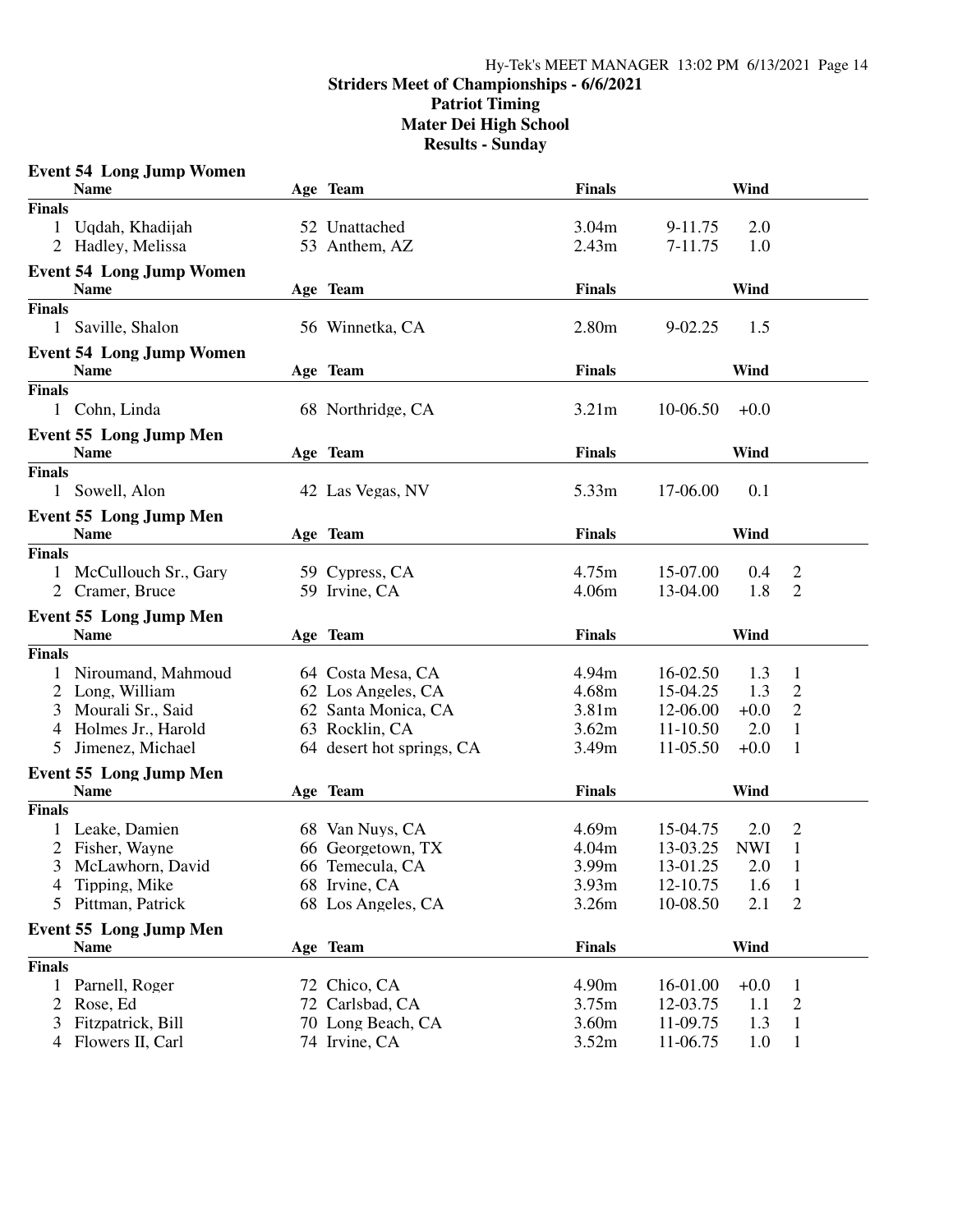#### Hy-Tek's MEET MANAGER 13:02 PM 6/13/2021 Page 15 **Striders Meet of Championships - 6/6/2021 Patriot Timing Mater Dei High School Results - Sunday**

|                | Finals  (Event 55 Long Jump Men)               |                           |               |          |            |                |
|----------------|------------------------------------------------|---------------------------|---------------|----------|------------|----------------|
|                | <b>Name</b>                                    | Age Team                  | <b>Finals</b> |          | Wind       |                |
|                | 5 Malin, James                                 | 70 San Diego, CA          | 3.49m         | 11-05.50 | 1.4        | 1              |
|                | 6 Gast, Monte                                  | 73 Unattached             | 3.46m         | 11-04.25 | 2.6        | $\overline{2}$ |
|                | <b>Event 55 Long Jump Men</b><br><b>Name</b>   | Age Team                  | <b>Finals</b> |          | Wind       |                |
| <b>Finals</b>  |                                                |                           |               |          |            |                |
|                | 1 Muranaka, Ronnie                             | 77 Placentia, CA          | 2.92m         | 9-07.00  | 1.1        | $\overline{2}$ |
|                | <b>Event 55 Long Jump Men</b><br><b>Name</b>   | Age Team                  | <b>Finals</b> |          | Wind       |                |
| <b>Finals</b>  |                                                |                           |               |          |            |                |
|                | 1 Leis, Donald                                 | 89 Pasadena, CA           | 2.05m         | 6-08.75  | 1.2        | $\overline{2}$ |
|                | <b>Event 56 Triple Jump Women</b>              |                           |               |          |            |                |
|                | <b>Name</b>                                    | Age Team                  | <b>Finals</b> |          | Wind       |                |
| <b>Finals</b>  | 1 Hasenmayer, Mia                              | 19 Torrance, CA           | 8.21m         | 26-11.25 | 1.8        |                |
|                | <b>Event 56 Triple Jump Women</b>              |                           |               |          |            |                |
|                | <b>Name</b>                                    | Age Team                  | <b>Finals</b> |          | Wind       |                |
| <b>Finals</b>  | --- Cohn, Linda                                | 68 Northridge, CA         | <b>ND</b>     |          | <b>NWI</b> |                |
|                | <b>Event 56 Triple Jump Women</b>              |                           |               |          |            |                |
|                | <b>Name</b>                                    | Age Team                  | <b>Finals</b> |          | Wind       |                |
| <b>Finals</b>  | 1 Steekelenburg, Annelies                      | 73 Malibu, CA             | 5.48m         | 17-11.75 | 1.5        |                |
|                | <b>Event 57 Triple Jump Men</b><br><b>Name</b> | Age Team                  | <b>Finals</b> |          | Wind       |                |
| <b>Finals</b>  |                                                |                           |               |          |            |                |
|                | 1 Davenport, Lavell                            | Unattached                | 10.34m        | 33-11.25 | 0.7        |                |
|                | <b>Event 57 Triple Jump Men</b><br><b>Name</b> | Age Team                  | <b>Finals</b> |          | Wind       |                |
| <b>Finals</b>  |                                                |                           |               |          |            |                |
|                | 1 Cramer, Bruce                                | 59 Irvine, CA             | 9.54m         | 31-03.75 | 1.1        |                |
|                | <b>Event 57 Triple Jump Men</b>                |                           |               |          |            |                |
|                | <b>Name</b>                                    | Age Team                  | <b>Finals</b> |          | Wind       |                |
| <b>Finals</b>  |                                                |                           |               |          |            |                |
| 1              | Niroumand, Mahmoud                             | 64 Costa Mesa, CA         | 10.61m        | 34-09.75 | 3.1        |                |
| $\overline{2}$ | Mourali Sr., Said                              | 62 Santa Monica, CA       | 9.19m         | 30-02.00 | 1.9        |                |
| 3              | Jimenez, Michael                               | 64 desert hot springs, CA | 7.65m         | 25-01.25 | 1.4        |                |
|                | <b>Event 57 Triple Jump Men</b><br><b>Name</b> | Age Team                  | <b>Finals</b> |          | Wind       |                |
| <b>Finals</b>  |                                                |                           |               |          |            |                |
| 1              | McLawhorn, David                               | 66 Temecula, CA           | 8.11m         | 26-07.25 | 2.1        |                |
| $\overline{2}$ | Tipping, Mike                                  | 68 Irvine, CA             | 7.75m         | 25-05.25 | 1.0        |                |
| 3              | Pittman, Patrick                               | 68 Los Angeles, CA        | 7.00m         | 22-11.75 | 1.0        |                |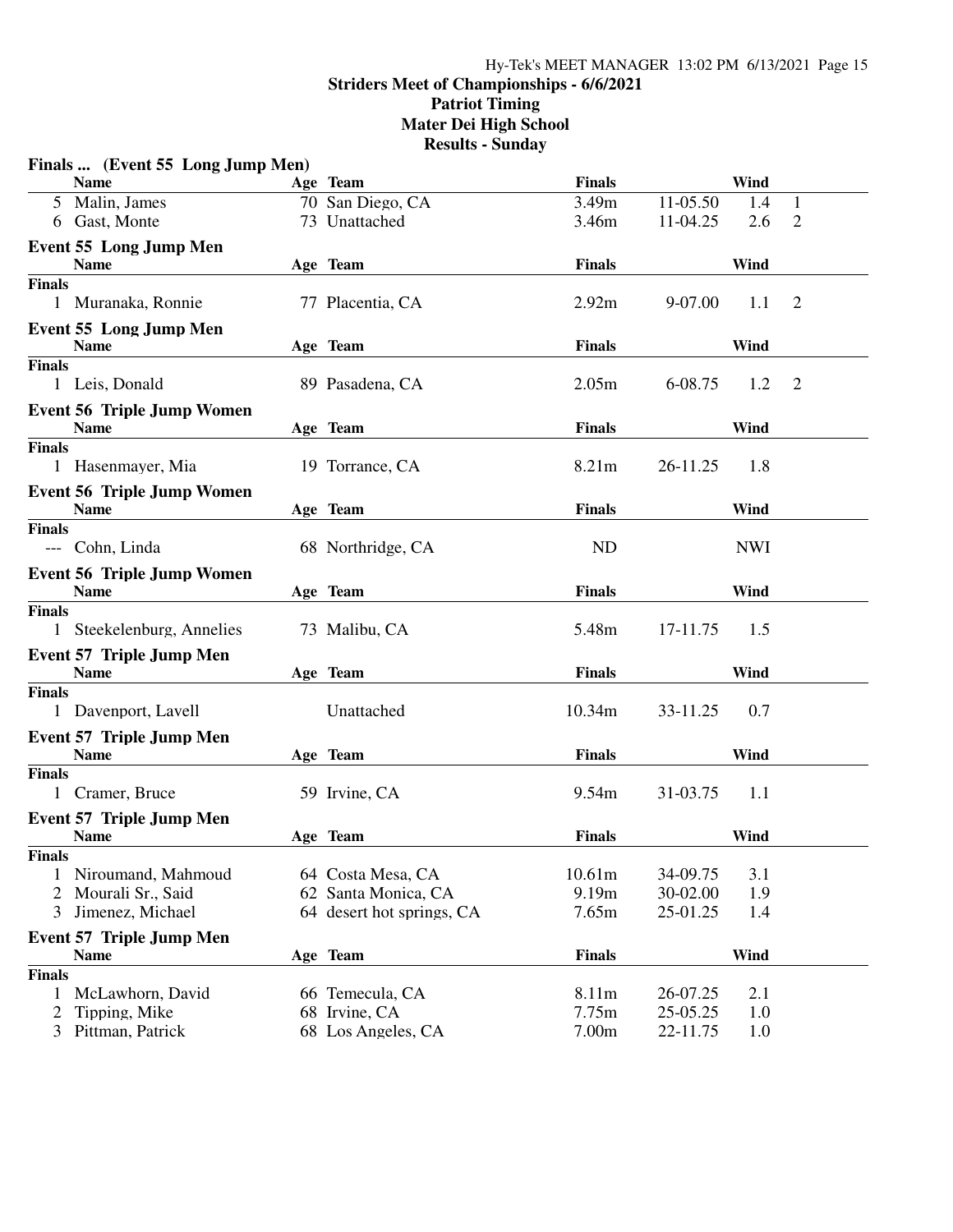### Hy-Tek's MEET MANAGER 13:02 PM 6/13/2021 Page 16 **Striders Meet of Championships - 6/6/2021 Patriot Timing Mater Dei High School Results - Sunday**

|               | <b>Event 57 Triple Jump Men</b>    |                    |               |           |            |  |
|---------------|------------------------------------|--------------------|---------------|-----------|------------|--|
|               | <b>Name</b>                        | Age Team           | <b>Finals</b> |           | Wind       |  |
| <b>Finals</b> |                                    |                    |               |           |            |  |
| 1             | Flowers II, Carl                   | 74 Irvine, CA      | 7.85m         | 25-09.25  | 0.3        |  |
|               | 2 Rose, Ed                         | 72 Carlsbad, CA    | 7.77m         | 25-06.00  | 1.5        |  |
|               | 2 Fitzpatrick, Bill                | 70 Long Beach, CA  | 7.77m         | 25-06.00  | <b>NWI</b> |  |
|               | 4 Gast, Monte                      | 73 Unattached      | 6.90m         | 22-07.75  | 1.4        |  |
|               | <b>Event 57 Triple Jump Men</b>    |                    |               |           |            |  |
|               | <b>Name</b>                        | Age Team           | <b>Finals</b> |           | Wind       |  |
| <b>Finals</b> |                                    |                    |               |           |            |  |
|               | 1 Bergen, Bert                     | 83 La Canada, CA   | 6.17m         | 20-03.00  | 2.7        |  |
|               | <b>Event 58 Discus Throw Women</b> |                    |               |           |            |  |
|               | <b>Name</b>                        | Age Team           | <b>Finals</b> |           |            |  |
| <b>Finals</b> |                                    |                    |               |           |            |  |
| 1             | Clark, Allison                     | 32 Pasadena, CA    | 21.91m        | $71-10$   |            |  |
| 2             | Camara, Heather                    | 31 Pasadena, CA    | 14.90m        | 48-11     |            |  |
|               | <b>Event 58 Discus Throw Women</b> |                    |               |           |            |  |
|               | <b>Name</b>                        | Age Team           | <b>Finals</b> |           |            |  |
| <b>Finals</b> |                                    |                    |               |           |            |  |
|               | 1 Hadley, Melissa                  | 53 Anthem, AZ      | 14.11m        | $46 - 03$ |            |  |
|               | <b>Event 58 Discus Throw Women</b> |                    |               |           |            |  |
|               | <b>Name</b>                        | Age Team           | <b>Finals</b> |           |            |  |
| <b>Finals</b> |                                    |                    |               |           |            |  |
|               | 1 Lee, Suzette                     | 57 Simi Valley, CA | 21.22m        | 69-07     |            |  |
|               | 2 Utu, Robyn                       | 57 Long Beach, CA  | 20.73m        | 68-00     |            |  |
| 3             | Clausen de Contreras, Katheri      | 58 Sacramento, CA  | 20.10m        | $65-11$   |            |  |
|               | <b>Event 58 Discus Throw Women</b> |                    |               |           |            |  |
|               | <b>Name</b>                        | Age Team           | <b>Finals</b> |           |            |  |
| <b>Finals</b> |                                    |                    |               |           |            |  |
|               | 1 Dunton, Linn                     | 64 Pine Valley, CA | 22.24m        | 72-11     |            |  |
|               | <b>Event 58 Discus Throw Women</b> |                    |               |           |            |  |
|               | <b>Name</b>                        | Age Team           | <b>Finals</b> |           |            |  |
| <b>Finals</b> |                                    |                    |               |           |            |  |
|               | 1 Cohn, Linda                      | 68 Northridge, CA  | 21.16m        | 69-05     |            |  |
|               | <b>Event 58 Discus Throw Women</b> |                    |               |           |            |  |
|               | <b>Name</b>                        | Age Team           | Finals        |           |            |  |
| <b>Finals</b> |                                    |                    |               |           |            |  |
| $---$         | Steekelenburg, Annelies            | 73 Malibu, CA      | <b>ND</b>     |           |            |  |
|               | <b>Event 59 Discus Throw Men</b>   |                    |               |           |            |  |
|               | <b>Name</b>                        | Age Team           | <b>Finals</b> |           |            |  |
| <b>Finals</b> |                                    |                    |               |           |            |  |
| 1             | Woods, David                       | 51 San Diego, CA   | 25.90m        | 85-00     |            |  |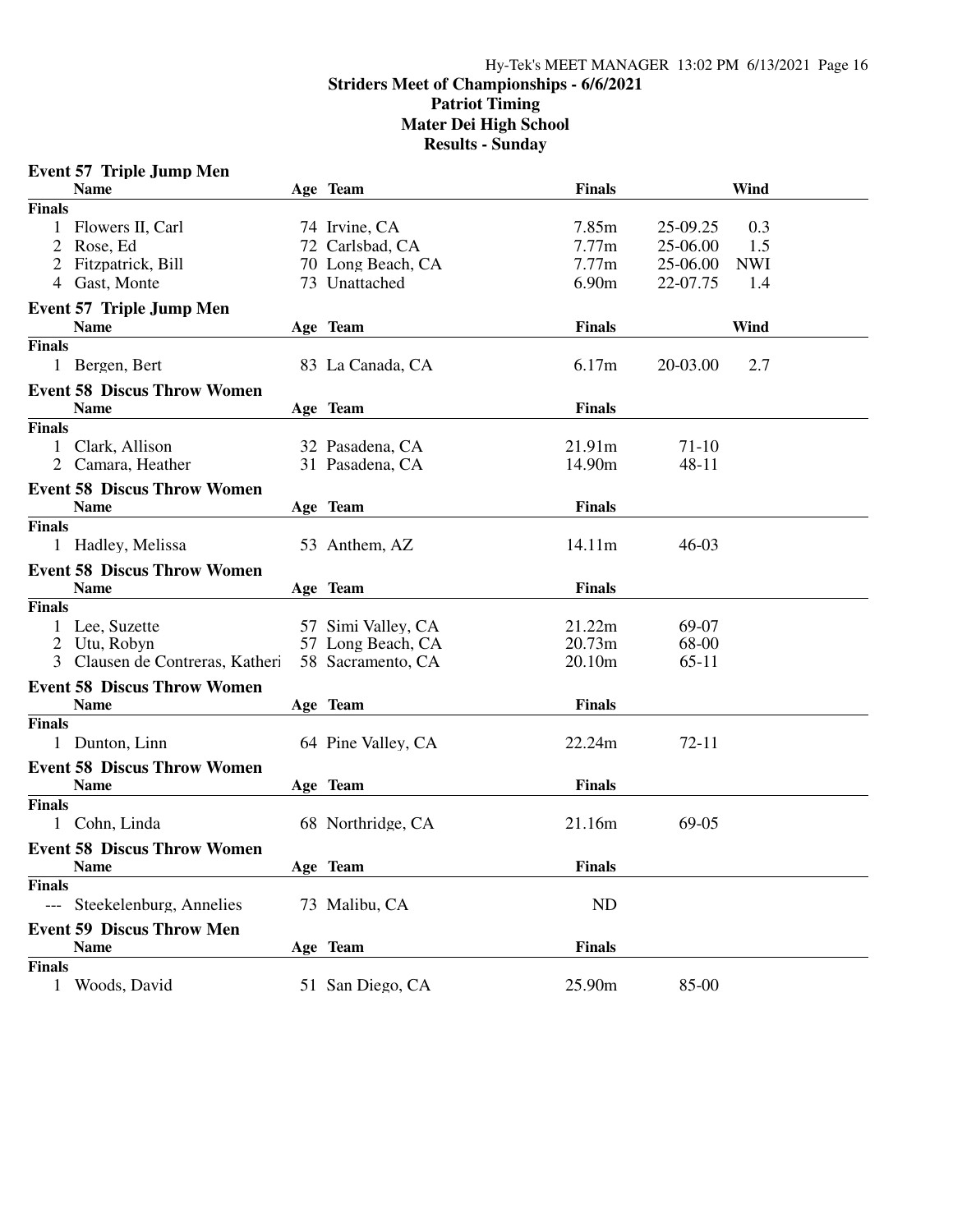### Hy-Tek's MEET MANAGER 13:02 PM 6/13/2021 Page 17 **Striders Meet of Championships - 6/6/2021 Patriot Timing Mater Dei High School Results - Sunday**

|                | <b>Event 59 Discus Throw Men</b> |                            |               |          |                |  |
|----------------|----------------------------------|----------------------------|---------------|----------|----------------|--|
|                | <b>Name</b>                      | Age Team                   | <b>Finals</b> |          |                |  |
| <b>Finals</b>  |                                  |                            |               |          |                |  |
| 1              | Starkey sr Sr., Paul             | 57 Temecula, CA            | 36.79m        | 120-08   | $\overline{c}$ |  |
| 2              | MacDonald, Craig                 | 56 Laguna Beach, CA        | 36.65m        | 120-03   | $\mathbf{1}$   |  |
| 3              | Cramer, Bruce                    | 59 Irvine, CA              | 27.13m        | 89-00    | $\overline{2}$ |  |
|                | <b>Event 59 Discus Throw Men</b> |                            |               |          |                |  |
|                | <b>Name</b>                      | Age Team                   | <b>Finals</b> |          |                |  |
| <b>Finals</b>  |                                  |                            |               |          |                |  |
| 1              | Holden, Greg                     | 63 Sun City, CA            | 41.88m        | 137-05   | 1              |  |
|                | Peterson, Dan                    | 62 Unattached              | 40.98m        | 134-05   | $\overline{c}$ |  |
| 3              | Kibort, Mark                     | 60 Saratoga, CA            | 35.75m        | 117-03   | $\overline{c}$ |  |
| 4              | Niroumand, Mahmoud               | 64 Costa Mesa, CA          | 33.16m        | 108-09   | $\mathbf{1}$   |  |
| 5              | Jimenez, Michael                 | 64 desert hot springs, CA  | 30.65m        | 100-07   | $\mathbf{1}$   |  |
| 6              | James, Barry                     | 62 Unattached              | 30.60m        | 100-05   | $\mathbf{1}$   |  |
|                | <b>Event 59 Discus Throw Men</b> |                            |               |          |                |  |
|                | <b>Name</b>                      | Age Team                   | <b>Finals</b> |          |                |  |
| <b>Finals</b>  |                                  |                            |               |          |                |  |
|                | 1 Rice, Robert                   | 66 Los Alamitos, CA        | 33.89m        | 111-02   | 2              |  |
| 2              | Tipping, Mike                    | 68 Irvine, CA              | 26.02m        | 85-04    | 1              |  |
|                | <b>Event 59 Discus Throw Men</b> |                            |               |          |                |  |
|                | <b>Name</b>                      | Age Team                   | <b>Finals</b> |          |                |  |
| <b>Finals</b>  |                                  |                            |               |          |                |  |
|                | 1 Malin, James                   | 70 San Diego, CA           | 30.46m        | 99-11    |                |  |
|                | <b>Event 59 Discus Throw Men</b> |                            |               |          |                |  |
|                | <b>Name</b>                      | Age Team                   | <b>Finals</b> |          |                |  |
| <b>Finals</b>  |                                  |                            |               |          |                |  |
|                | White, Jack                      | 78 El Cajon, CA            | 21.01m        | 68-11    | $\overline{c}$ |  |
| 2              | Johnson, Kenneth                 | 78 Twentynine Palms, CA    | 19.94m        | $65-05$  | $\mathbf{1}$   |  |
| 3              | Widmer, Ronald                   | 78 San Diego, CA           | 19.35m        | 63-06    | $\overline{2}$ |  |
|                |                                  |                            |               |          |                |  |
|                | <b>Event 59 Discus Throw Men</b> |                            |               |          |                |  |
|                | <b>Name</b>                      | Age Team                   | <b>Finals</b> |          |                |  |
| <b>Finals</b>  |                                  |                            |               |          |                |  |
|                | Katsis, Tom                      | 81 Sherman Oaks, CA        | 19.68m        | 64-07    | 2              |  |
| $\overline{2}$ | Johnson, Richard                 | 83 San Diego, CA           | 17.18m        | 56-04    | $\overline{2}$ |  |
|                | <b>Event 59 Discus Throw Men</b> |                            |               |          |                |  |
|                | <b>Name</b>                      | Age Team                   | <b>Finals</b> |          |                |  |
| <b>Finals</b>  |                                  |                            |               |          |                |  |
| 1              | Messersmith, Bob                 | 88 San Juan Capistrano, CA | 16.45m        | 54-00    | $\overline{c}$ |  |
| 2              | Durrenberger, Joe                | 86 Los Angeles, CA         | 16.16m        | 53-00    | $\overline{2}$ |  |
|                | <b>Event 64 Shot Put Women</b>   |                            |               |          |                |  |
|                | <b>Name</b>                      | Age Team                   | <b>Finals</b> |          |                |  |
| <b>Finals</b>  |                                  |                            |               |          |                |  |
| 1              | Clark, Allison                   | 32 Pasadena, CA            | 8.53m         | 28-00.00 |                |  |
| $\overline{2}$ | Camara, Heather                  | 31 Pasadena, CA            | 7.97m         | 26-01.75 |                |  |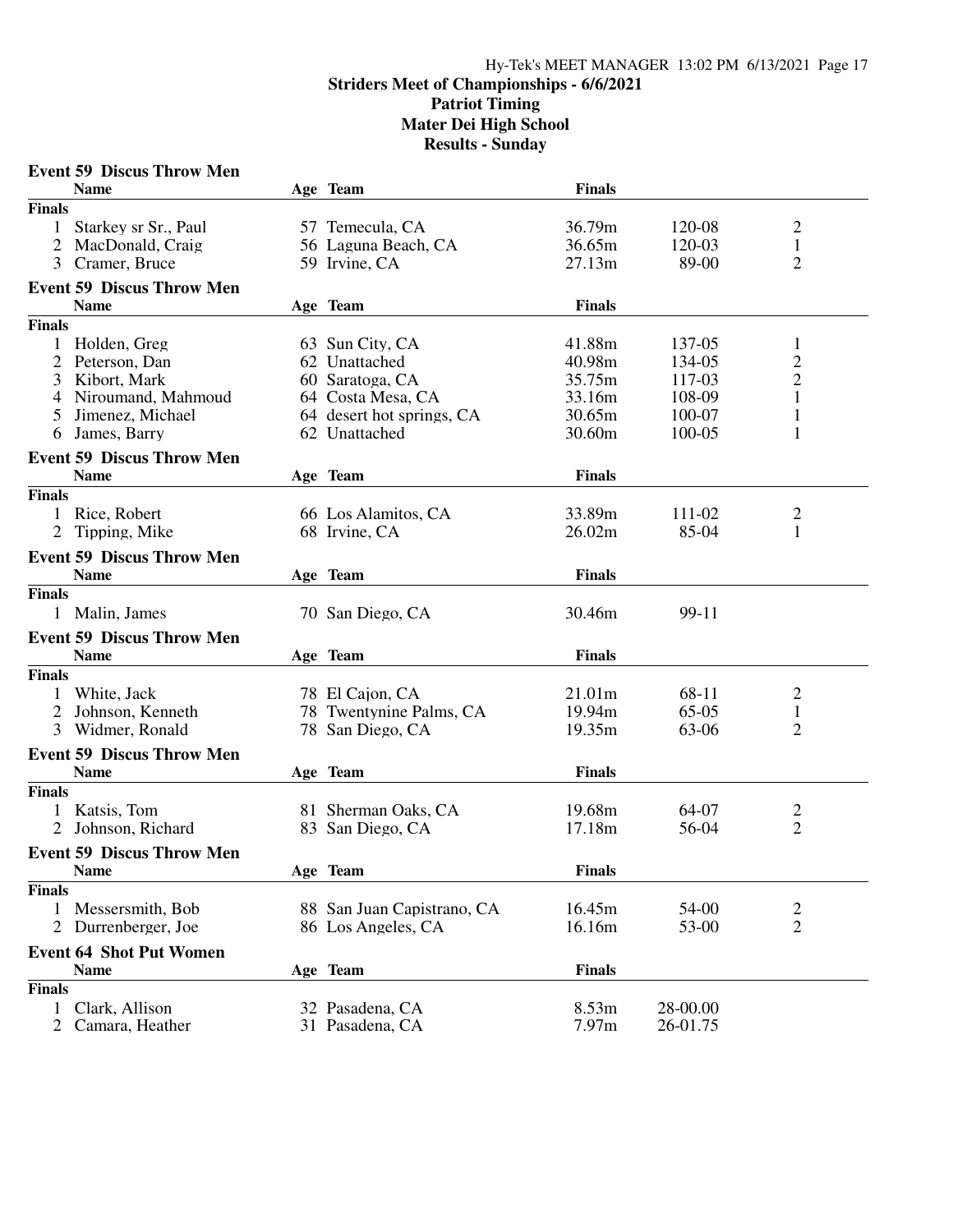## Hy-Tek's MEET MANAGER 13:02 PM 6/13/2021 Page 18 **Striders Meet of Championships - 6/6/2021 Patriot Timing Mater Dei High School Results - Sunday**

|               | <b>Event 64 Shot Put Women</b>        |                                 |                   |                      |                                  |
|---------------|---------------------------------------|---------------------------------|-------------------|----------------------|----------------------------------|
|               | <b>Name</b>                           | Age Team                        | <b>Finals</b>     |                      |                                  |
| <b>Finals</b> |                                       |                                 |                   |                      |                                  |
|               | 1 Hadley, Melissa                     | 53 Anthem, AZ                   | 7.33 <sub>m</sub> | 24-00.75             |                                  |
|               | <b>Event 64 Shot Put Women</b>        |                                 |                   |                      |                                  |
|               | <b>Name</b>                           | Age Team                        | <b>Finals</b>     |                      |                                  |
| <b>Finals</b> |                                       |                                 |                   |                      |                                  |
| 1             | Clausen de Contreras, Katheri         | 58 Sacramento, CA               | 8.80m             | 28-10.50             |                                  |
| 2             | Utu, Robyn                            | 57 Long Beach, CA               | 8.67m             | 28-05.50             |                                  |
|               | 3 Lee, Suzette                        | 57 Simi Valley, CA              | 7.63m             | 25-00.50             |                                  |
|               | <b>Event 64 Shot Put Women</b>        |                                 |                   |                      |                                  |
|               | <b>Name</b>                           | Age Team                        | <b>Finals</b>     |                      |                                  |
| <b>Finals</b> |                                       |                                 |                   |                      |                                  |
| 1             | Amarasekara, Veronica                 | 60 Fontana, CA                  | 9.22m             | 30-03.00             |                                  |
|               | 2 Dunton, Linn                        | 64 Pine Valley, CA              | 9.13m             | 29-11.50             |                                  |
|               | 3 Vaughn, Karen                       | 63 Tustin, CA                   | 7.09m             | 23-03.25             |                                  |
|               | <b>Event 64 Shot Put Women</b>        |                                 |                   |                      |                                  |
|               | <b>Name</b>                           | Age Team                        | <b>Finals</b>     |                      |                                  |
| <b>Finals</b> |                                       |                                 |                   |                      |                                  |
|               | 1 Cohn, Linda                         | 68 Northridge, CA               | 7.90 <sub>m</sub> | 25-11.00             |                                  |
|               | <b>Event 64 Shot Put Women</b>        |                                 |                   |                      |                                  |
|               | <b>Name</b>                           | Age Team                        | <b>Finals</b>     |                      |                                  |
| <b>Finals</b> |                                       |                                 |                   |                      |                                  |
|               | 1 Glass, La Tanya                     | 70 SC Striders Track Club       | 7.95m             | 26-01.00             |                                  |
|               | <b>Event 65 Shot Put Men</b>          |                                 |                   |                      |                                  |
|               | <b>Name</b>                           | Age Team                        | <b>Finals</b>     |                      |                                  |
| <b>Finals</b> |                                       |                                 |                   |                      |                                  |
|               | 1 Rainis, Mike                        | 42 San Juan Capistrano, CA      | 12.18m            | 39-11.50             |                                  |
|               |                                       |                                 |                   |                      |                                  |
|               | <b>Event 65 Shot Put Men</b>          |                                 |                   |                      |                                  |
|               | <b>Name</b>                           | Age Team                        | <b>Finals</b>     |                      |                                  |
| <b>Finals</b> |                                       |                                 |                   |                      |                                  |
| 1             | MacDonald, Craig                      | 56 Laguna Beach, CA             | 12.36m<br>11.34m  | 40-06.75<br>37-02.50 | $\mathbf{1}$                     |
| 3             | Reece, Marvyn<br>Starkey sr Sr., Paul | 56 Vista, CA<br>57 Temecula, CA | 10.17m            | 33-04.50             | $\overline{c}$<br>$\overline{2}$ |
|               |                                       |                                 |                   |                      |                                  |
|               | <b>Event 65 Shot Put Men</b>          |                                 |                   |                      |                                  |
|               | Name                                  | Age Team                        | <b>Finals</b>     |                      |                                  |
| <b>Finals</b> |                                       |                                 |                   |                      |                                  |
| 1             | Holden, Greg                          | 63 Sun City, CA                 | 15.24m            | 50-00.00             | 1                                |
|               | 2 Peterson, Dan                       | 62 Unattached                   | 14.55m            | 47-09.00             | $\overline{c}$                   |
| 3             | Niroumand, Mahmoud                    | 64 Costa Mesa, CA               | 10.43m            | 34-02.75             | $\mathbf{1}$                     |
|               | <b>Event 65 Shot Put Men</b>          |                                 |                   |                      |                                  |
|               | <b>Name</b>                           | Age Team                        | <b>Finals</b>     |                      |                                  |
| <b>Finals</b> |                                       |                                 |                   |                      |                                  |
| 1             | Torbert, Quenton                      | 65 Unattached                   | 13.84m            | 45-05.00             | $\overline{2}$                   |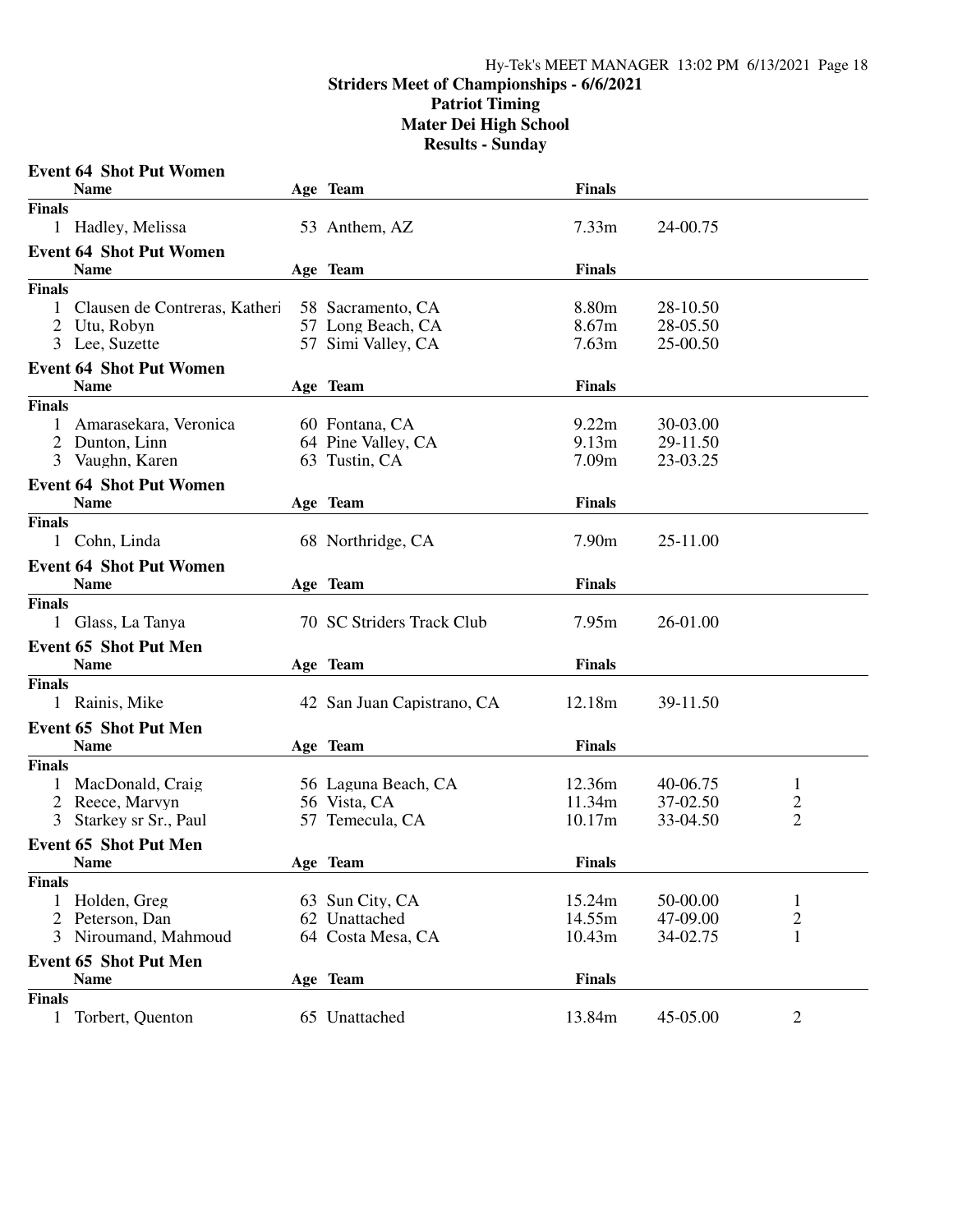#### Hy-Tek's MEET MANAGER 13:02 PM 6/13/2021 Page 19

# **Striders Meet of Championships - 6/6/2021**

**Patriot Timing Mater Dei High School**

|                | Finals  (Event 65 Shot Put Men)    |                            |                   |          |                |
|----------------|------------------------------------|----------------------------|-------------------|----------|----------------|
|                | <b>Name</b>                        | Age Team                   | <b>Finals</b>     |          |                |
|                | 2 McLawhorn, David                 | 66 Temecula, CA            | 10.44m            | 34-03.00 | 1              |
|                | <b>Event 65 Shot Put Men</b>       |                            |                   |          |                |
|                | <b>Name</b>                        | Age Team                   | <b>Finals</b>     |          |                |
| <b>Finals</b>  |                                    |                            |                   |          |                |
| 1              | Malin, James                       | 70 San Diego, CA           | 12.06m            | 39-07.00 |                |
| $\overline{2}$ | Gast, Monte                        | 73 Unattached              | 8.69m             | 28-06.25 |                |
|                | <b>Event 65 Shot Put Men</b>       |                            |                   |          |                |
|                | <b>Name</b>                        | Age Team                   | <b>Finals</b>     |          |                |
| <b>Finals</b>  |                                    |                            |                   |          |                |
| 1              | Harvey, William                    | 75 Glenbrook, NV           | 12.15m            | 39-10.50 | $\mathbf{1}$   |
| 2              | Widmer, Ronald                     | 78 San Diego, CA           | 9.09 <sub>m</sub> | 29-10.00 | $\frac{2}{1}$  |
| 3              | White, Jack                        | 78 El Cajon, CA            | 8.92m             | 29-03.25 |                |
|                | <b>Event 65 Shot Put Men</b>       |                            |                   |          |                |
|                | <b>Name</b>                        | Age Team                   | <b>Finals</b>     |          |                |
| <b>Finals</b>  |                                    |                            |                   |          |                |
| 1              | Hurlbert, Ken                      | 81 Shafter, CA             | 10.86m            | 35-07.75 | 1              |
|                | 2 Katsis, Tom                      | 81 Sherman Oaks, CA        | 7.53m             | 24-08.50 | $\mathbf{1}$   |
| 3              | Johnson, Richard                   | 83 San Diego, CA           | 7.00 <sub>m</sub> | 22-11.75 | $\overline{2}$ |
|                | <b>Event 65 Shot Put Men</b>       |                            |                   |          |                |
|                | <b>Name</b>                        | Age Team                   | <b>Finals</b>     |          |                |
| <b>Finals</b>  |                                    |                            |                   |          |                |
| 1              | Durrenberger, Joe                  | 86 Los Angeles, CA         | 7.30m             | 23-11.50 | 2              |
|                | 2 Messersmith, Bob                 | 88 San Juan Capistrano, CA | 7.11m             | 23-04.00 | $\overline{2}$ |
|                | <b>Event 66 Weight Throw Women</b> |                            |                   |          |                |
|                | <b>Name</b>                        | Age Team                   | <b>Finals</b>     |          |                |
| <b>Finals</b>  |                                    |                            |                   |          |                |
|                | Hadley, Melissa                    | 53 Anthem, AZ              | 9.05m             | 29-08.25 |                |
|                | <b>Event 66 Weight Throw Women</b> |                            |                   |          |                |
|                | <b>Name</b>                        | Age Team                   | <b>Finals</b>     |          |                |
| <b>Finals</b>  |                                    |                            |                   |          |                |
| 1              | Clausen de Contreras, Katheri      | 58 Sacramento, CA          | 12.25m            | 40-02.25 |                |
|                | 2 Lee, Suzette                     | 57 Simi Valley, CA         | 10.32m            | 33-10.25 |                |
|                | 3 Utu, Robyn                       | 57 Long Beach, CA          | 10.24m            | 33-07.25 |                |
|                | <b>Event 66 Weight Throw Women</b> |                            |                   |          |                |
|                | <b>Name</b>                        | Age Team                   | <b>Finals</b>     |          |                |
| <b>Finals</b>  |                                    |                            |                   |          |                |
|                | 1 Dunton, Linn                     | 64 Pine Valley, CA         | 11.38m            | 37-04.00 |                |
|                | <b>Event 66 Weight Throw Women</b> |                            |                   |          |                |
|                | <b>Name</b>                        | Age Team                   | <b>Finals</b>     |          |                |
| <b>Finals</b>  |                                    |                            |                   |          |                |
|                | 1 Cohn, Linda                      | 68 Northridge, CA          | 9.60m             | 31-06.00 |                |
|                |                                    |                            |                   |          |                |